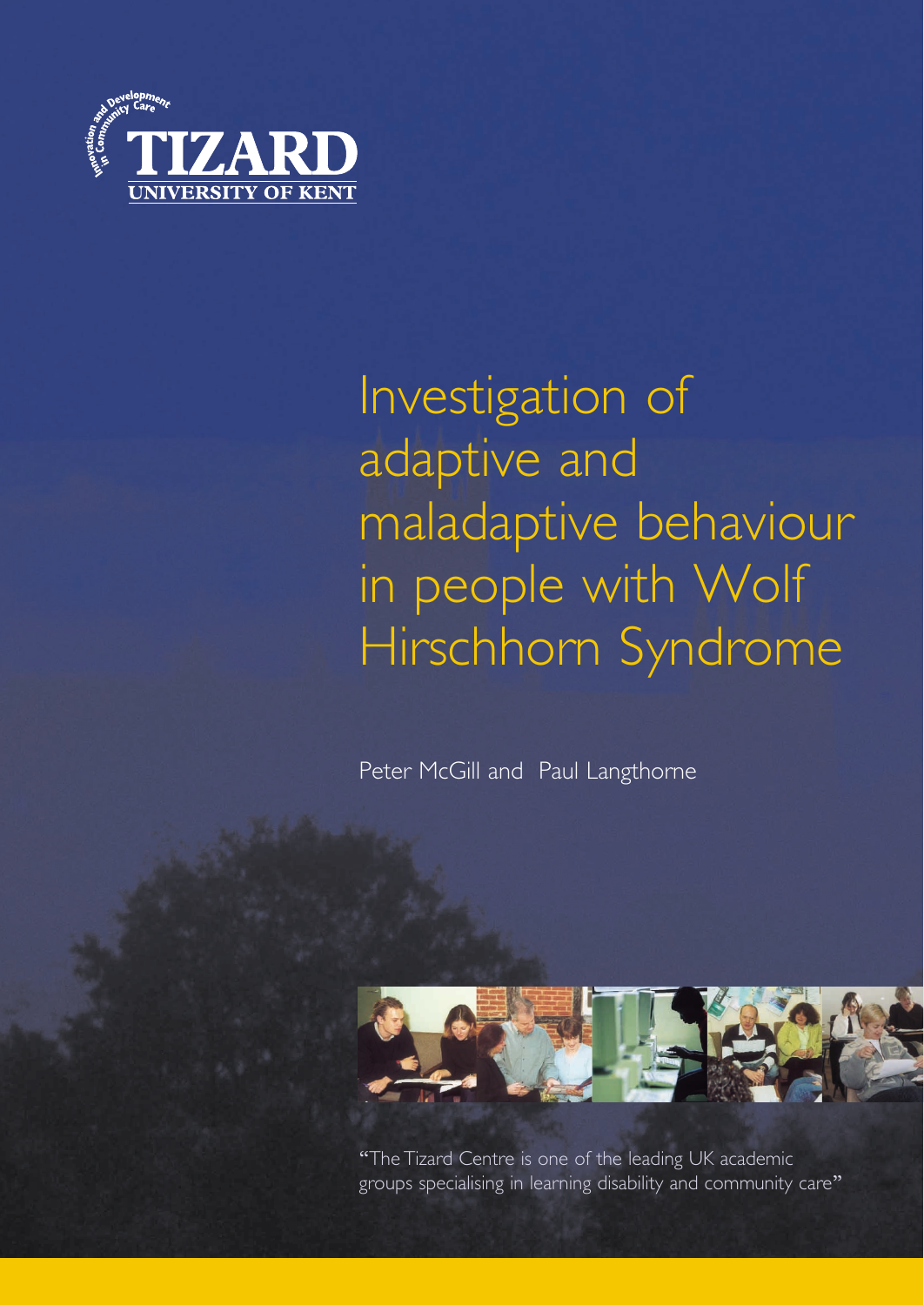#### *The Tizard Centre*

The Tizard Centre is one of the leading academic groups in the UK working in learning disability and community care.

The Centre's primary aims are, through our research, teaching and consultancy, to:

- find out more about how to support and work with people effectively
- help carers, managers and professionals develop the values, knowledge and skills that enable better services
- help policy-makers, planners, managers and practitioners organise and provide better services

The Centre provides teaching through short courses, certificate, diploma and degree programmes at the University of Kent and elsewhere. It also maintains an extensive programme of research and consultancy, nationally and internationally. In all our work we are committed to acknowledging diversity and addressing issues arising from social inequality. We seek to align ourselves with service users and to reduce the disadvantage and discrimination they experience. We support user empowerment and the development of services that are responsive to user need. We seek to achieve our mission without further disadvantaging carers and service staff whom, we recognise, are often, themselves, relatively powerless and disadvantaged.

#### *The authors*

Peter McGill is Reader in the Clinical Psychology of Learning Disability in the Tizard Centre at the University of Kent. Dr Paul Langthorne was a Research Assistant in the Centre.

#### *Acknowledgements*

This study was funded by a grant from the Wolf Hirschhorn Syndrome Trust for the UK and Ireland. The authors would like to thank all those who participated in this study.

#### *Copyright*

The authors of this publication assert their moral rights in accordance with the provisions of Section 78 of the Copyright, Designs and Patent Act 1988. No part of this report may be reproduced or distributed in any form without the prior written permission of the author or another authorised representative of the Tizard Centre.

This report should be cited as McGill, P. and Langthorne, P. (2009) *Investigation of adaptive and maladaptive behaviour in people with Wolf Hirschhorn Syndrome.* Canterbury: Tizard Centre.

© (2009) Tizard Centre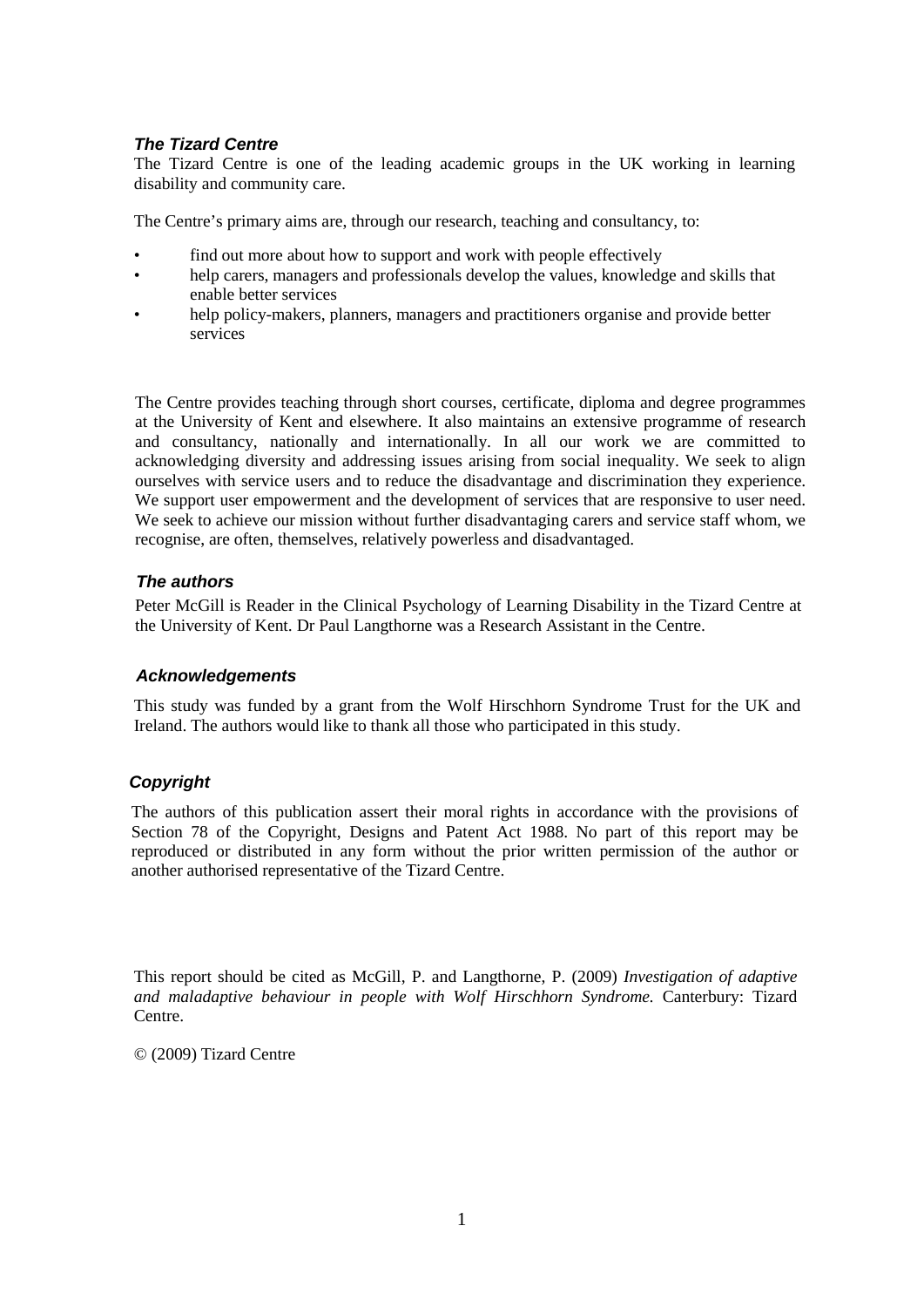# Contents

| Challenging behaviour and social impairment (ASD symptoms)26                |  |
|-----------------------------------------------------------------------------|--|
|                                                                             |  |
|                                                                             |  |
|                                                                             |  |
|                                                                             |  |
|                                                                             |  |
| Implications of the research for people with WHS and their families and for |  |
|                                                                             |  |
|                                                                             |  |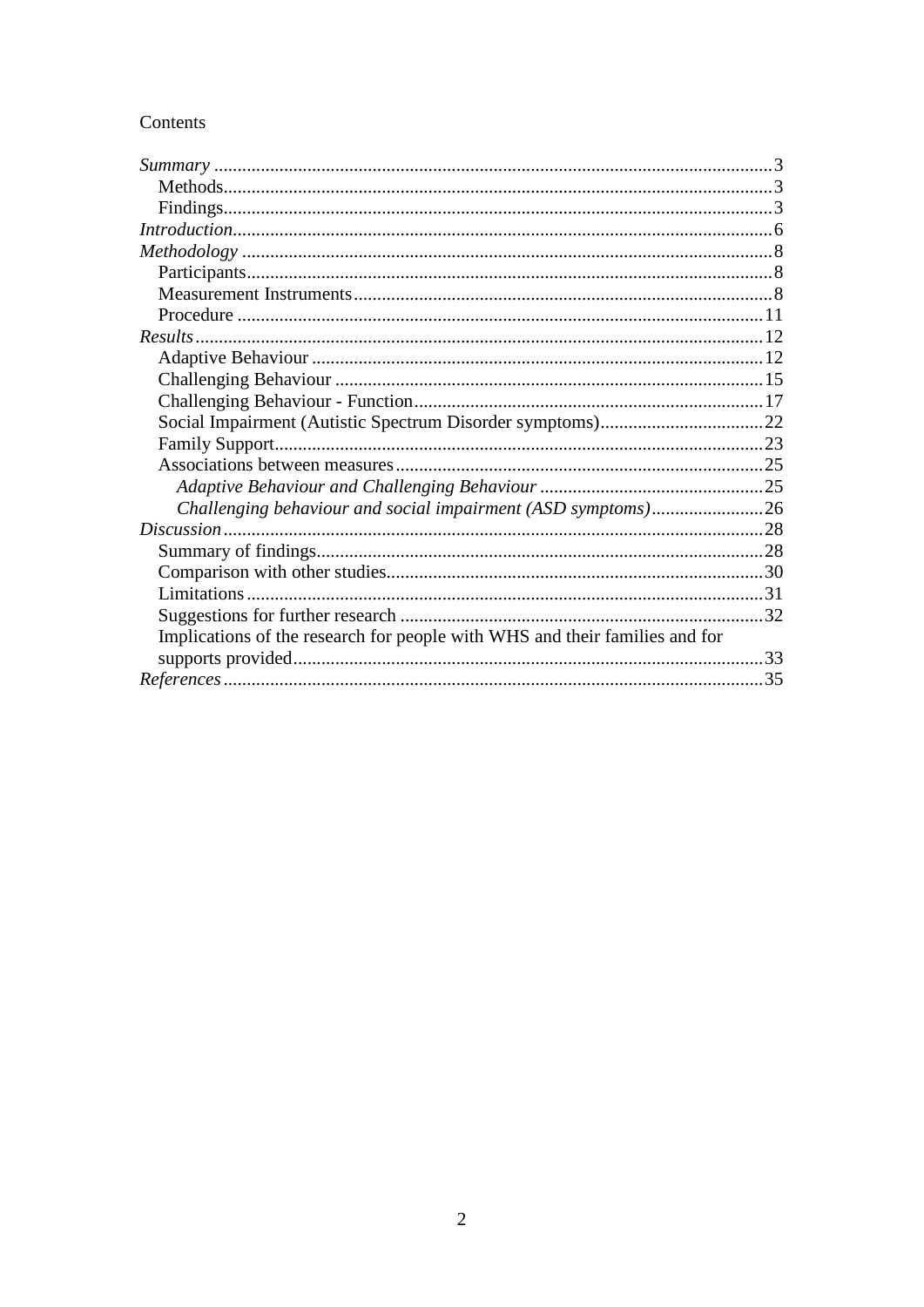# <span id="page-3-0"></span>*Summary*

## <span id="page-3-1"></span>**Methods**

Wolf Hirschhorn syndrome (WHS) is caused by a deletion to chromosome 4p16. A number of studies have described the physical characteristics associated with the syndrome; however, with only a handful of exceptions, the behavioural profile of WHS has to date escaped systematic attention. The current study aimed to provide an overview of the behavioural profile associated with WHS.

Information was collected by survey and interview on 49 people with a reported diagnosis of WHS (aged 2-37 years). Interviews were conducted over the telephone with parents/caregivers and included questions examining: the form, severity and communicative function of any challenging behaviours displayed by the person with WHS; social impairment (i.e. symptoms of autistic spectrum disorder (ASD)); and levels of adaptive behaviour across communication, daily living skills, socialization and motor skill domains. Questions were also asked regarding family experiences of the support provided by local services.

# <span id="page-3-2"></span>*Findings*

#### **Adaptive behaviour**

- People with WHS, generally, have severe deficits in adaptive behaviour. The average developmental age equivalent was just over 2 years and the majority of the sample scored in the profoundly intellectually disabled range;
- Deficits in adaptive behaviour were, on average, more severe than those of comparison groups consisting of people with Fragile X Syndrome, Smith-Magenis Syndrome and for people with intellectual disabilities of a mixed etiology;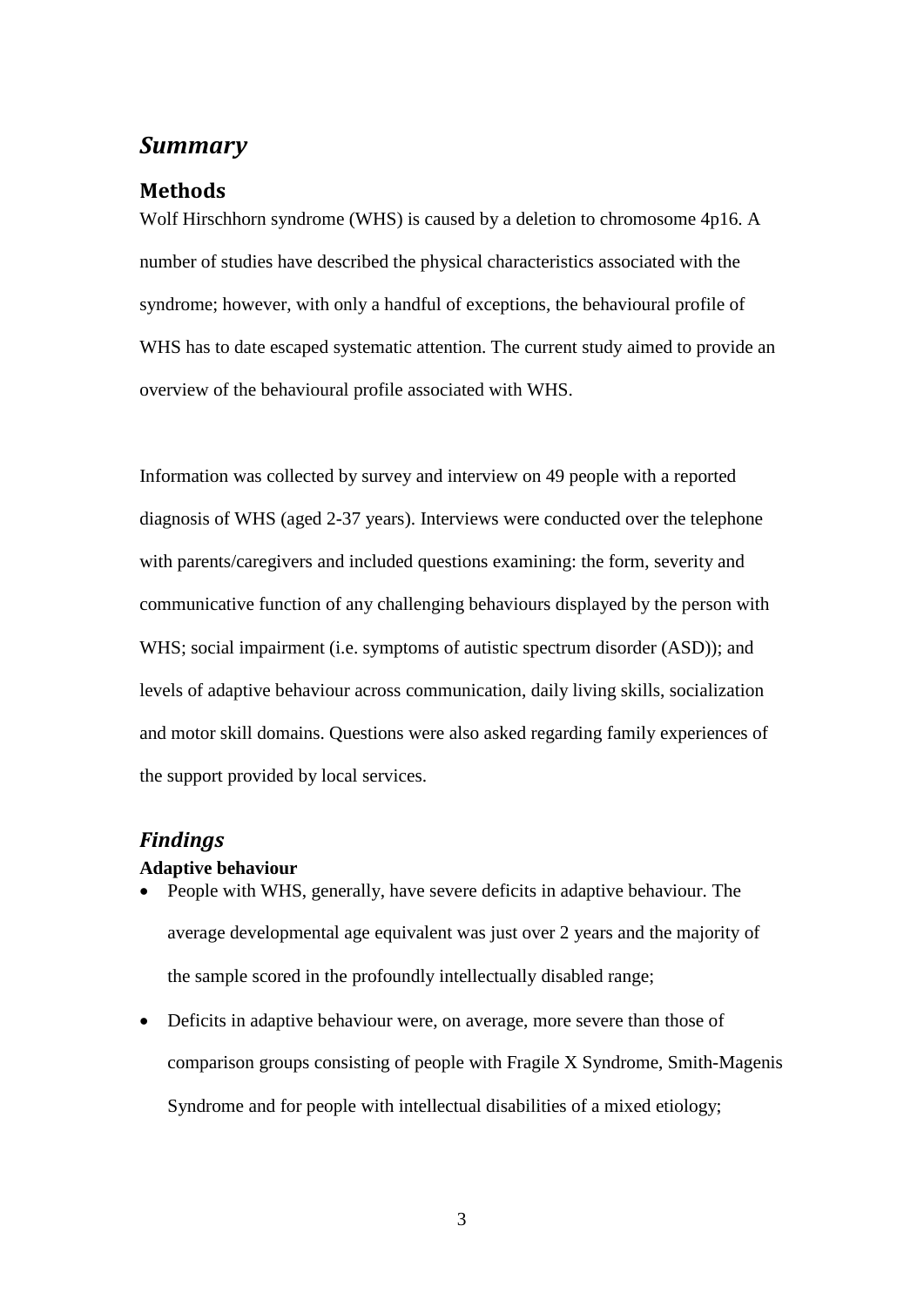- A minority of the sample presented much less severe deficits in adaptive behaviour more consistent with a moderate or mild intellectual disability;
- The extent of variability in adaptive behaviour was greater in the sample of people with WHS than in the comparison groups. That is, in a number of areas the WHS group included both the least able and the most able of all those for whom scores were available;
- Significant within-group differences were found in the profile of scores for the WHS group. Scores on the socialization subscale were significantly higher than other adaptive behaviour domains.

#### **Social Impairment**

• Detecting the presence of ASD in people with WHS is more difficult with respect to the more disabled individuals. At a minimum, it appeared that close to a third of participants met criteria for possible ASD including a smaller number meeting the criteria for Autism itself.

#### **Challenging behaviour**

- On average people with WHS were reported to display less, and less serious, challenging behaviour than people with Prader-Willi, Smith-Magenis and Cri du Chat Syndromes;
- There was considerable variability in scores relating to challenging behaviour. Almost a third sometimes displayed aggressive behaviour and over a fifth sometimes behaved destructively;
- Nearly half of the sample displayed at least 1 form of self-injury (SIB). The most common topographies were teeth grinding, self-biting and head banging;
- In relation to behavioural function, significant within-group differences were found for all three forms of challenging behaviour. It appeared that people with WHS presented with relatively high levels of attention-maintained challenging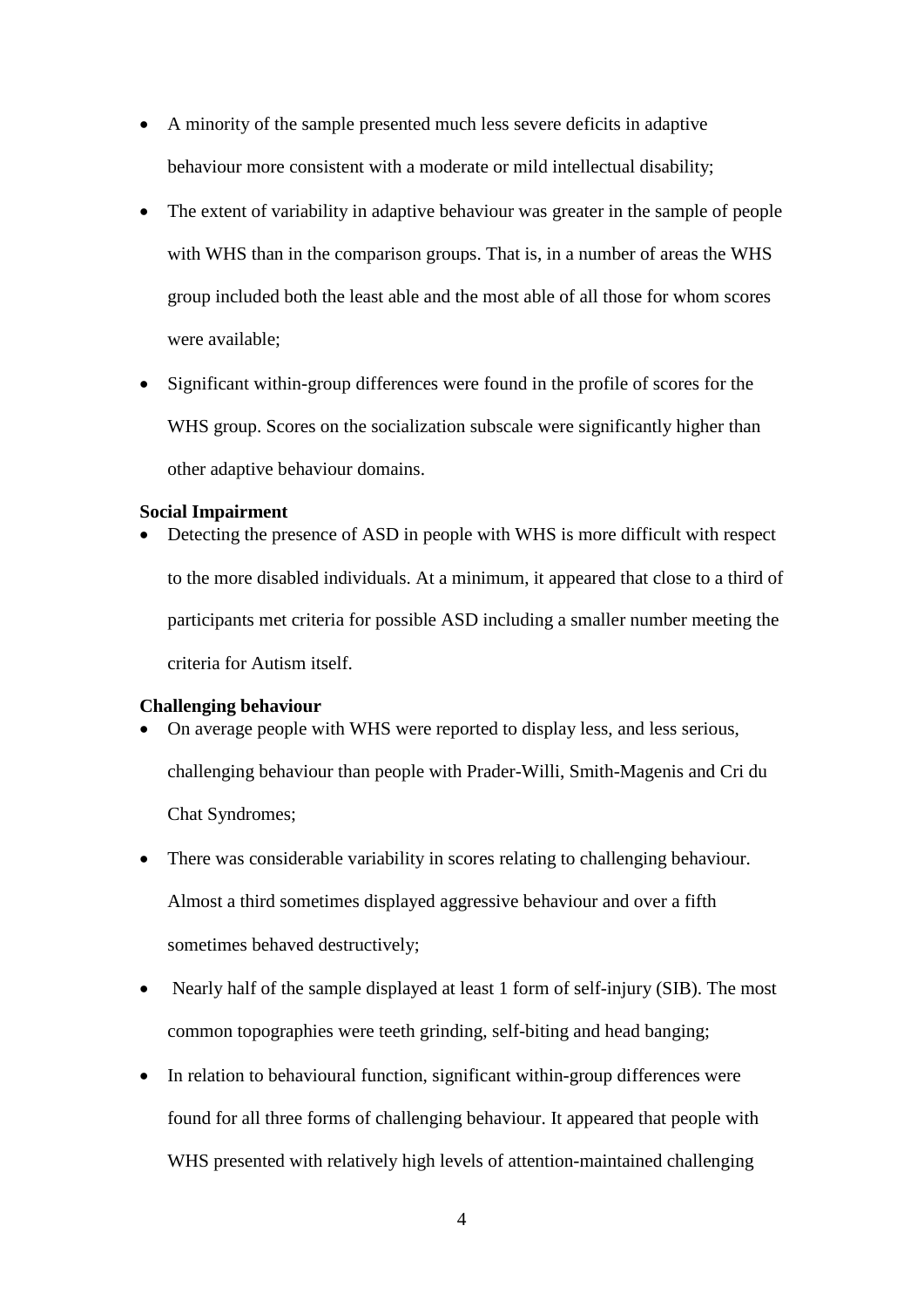behaviours and relatively low levels of challenging behaviour maintained by other functions such as escaping from demands or gaining access to preferred objects or activities;

- Physical discomfort/pain may be a relatively frequent contributing factor to the self-injurious and aggressive behaviour of people with WHS;
- Overall, challenging behaviour was more likely to be reported in people with WHS who had lower levels of adaptive behaviour and higher levels of social impairment;
- Those displaying SIB were substantially more disabled with poorer daily living, socialization and motor skills and higher levels of social impairment than those who did not display SIB.

#### **Family support**

- The most commonly provided form of support was 'other' (e.g., physiotherapy, occupational therapy). The least common type of support came from psychologists;
- The most 'helpful' source of support was 'other', the least helpful was psychology;
- Families reported relatively high levels of satisfaction with all kinds of support other than psychological input though a number of families reported having had to fight to obtain support.

The findings of the current study are compared with those from other research, their limitations considered and their possible implications for people with WHS and their families described. Suggestions for future research are made.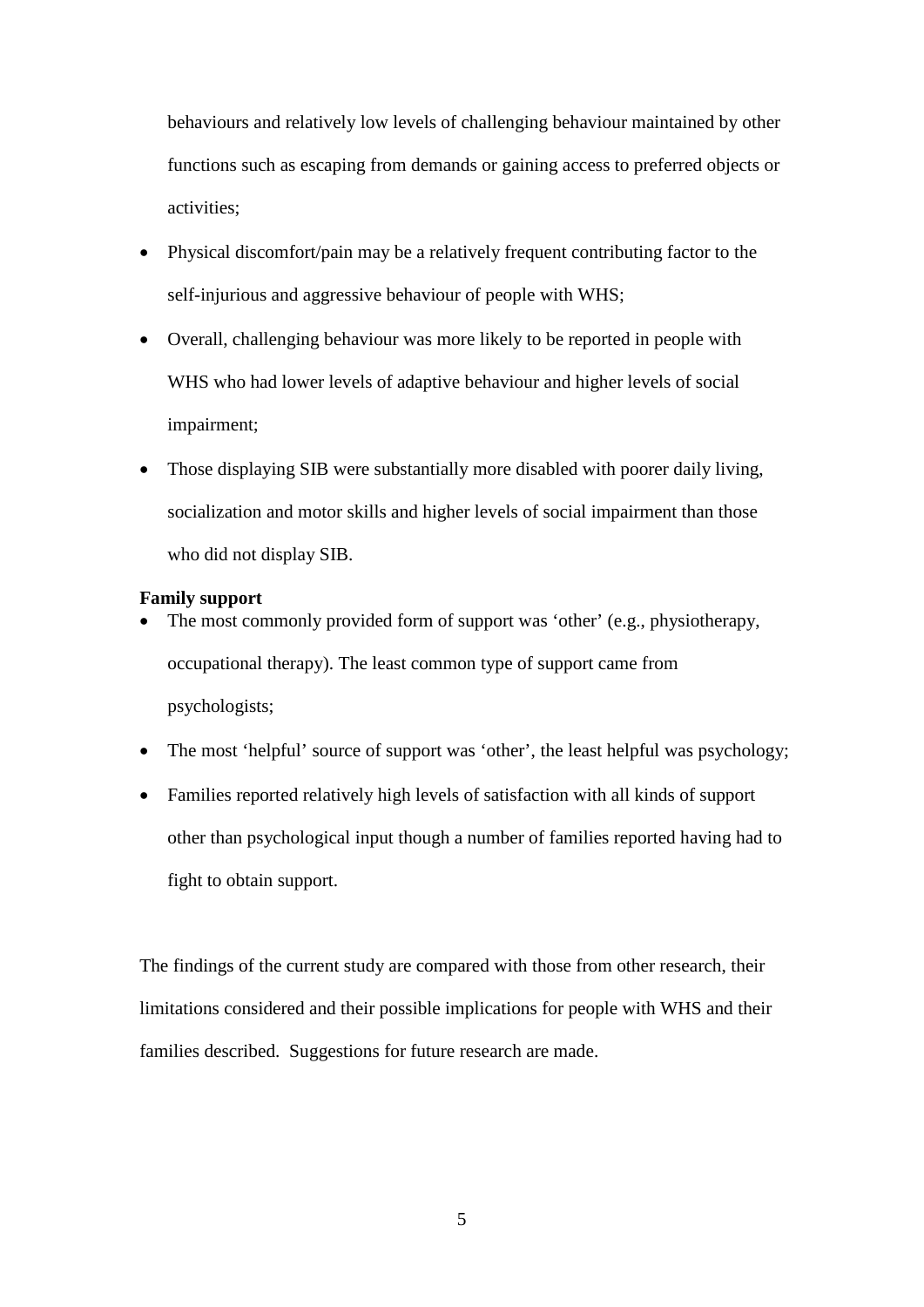# <span id="page-6-0"></span>*Introduction*

Wolf Hirschhorn syndrome (WHS), first described in 1961 by Cooper and Hirschhorn, is caused by a deletion to part of chromosome 4 (4p16.3). The syndrome is a contiguous genetic syndrome (involving multiple genes) and has an estimated incidence of 1/50,000-1/20,000 births, occurring more commonly in females than males, with a predilection of 2:1 (Battaglia, Filippi, & Carey, 2008). WHS is a recognised cause of intellectual and developmental disability.

Several clinical descriptions now exist suggesting a highly characteristic physical phenotype associated with the syndrome. Battaglia et al (2008), for example, note that of a sample of 87 patients with WHS all had a distinctive "Greek warrior helmet" craniofacial appearance<sup>[1](#page-6-1)</sup>. The authors also note that over 80% of the sample had pre-natal onset growth deficiency followed by short stature and slow weight gain; over 75% were reported to have had feeding difficulties (50% of which required a gastrostomy). A number of enduring health issues also appear to be related to WHS. For example, Battaglia et al (2008) note that 50% of their sample suffered from congenital heart defects, some 33% of the sample suffered from urinary tract defects, 40% had hearing loss and some 60% of their sample had skeletal anomalies. Seizures also appear to be common in WHS, and represent a major health issue (Battaglia, Carey, & Wright, Updated 2009; Worthington, Rigby, & Quarrell, 2008).

Despite having been first described over forty years ago relatively little is known about the behavioural profile of WHS. Only a handful of studies have explicitly examined cognitive and behavioural aspects of the syndrome (e.g., Fisch, Battaglia, Parrini, Youngbloom, & Simensen, 2008; Sabbadini, Bombardi, Carlesimo,

<span id="page-6-1"></span><sup>&</sup>lt;sup>1</sup> Interestingly, Battaglia et al note that these physical features were less marked in children with smaller deletion sizes on chromosome 4.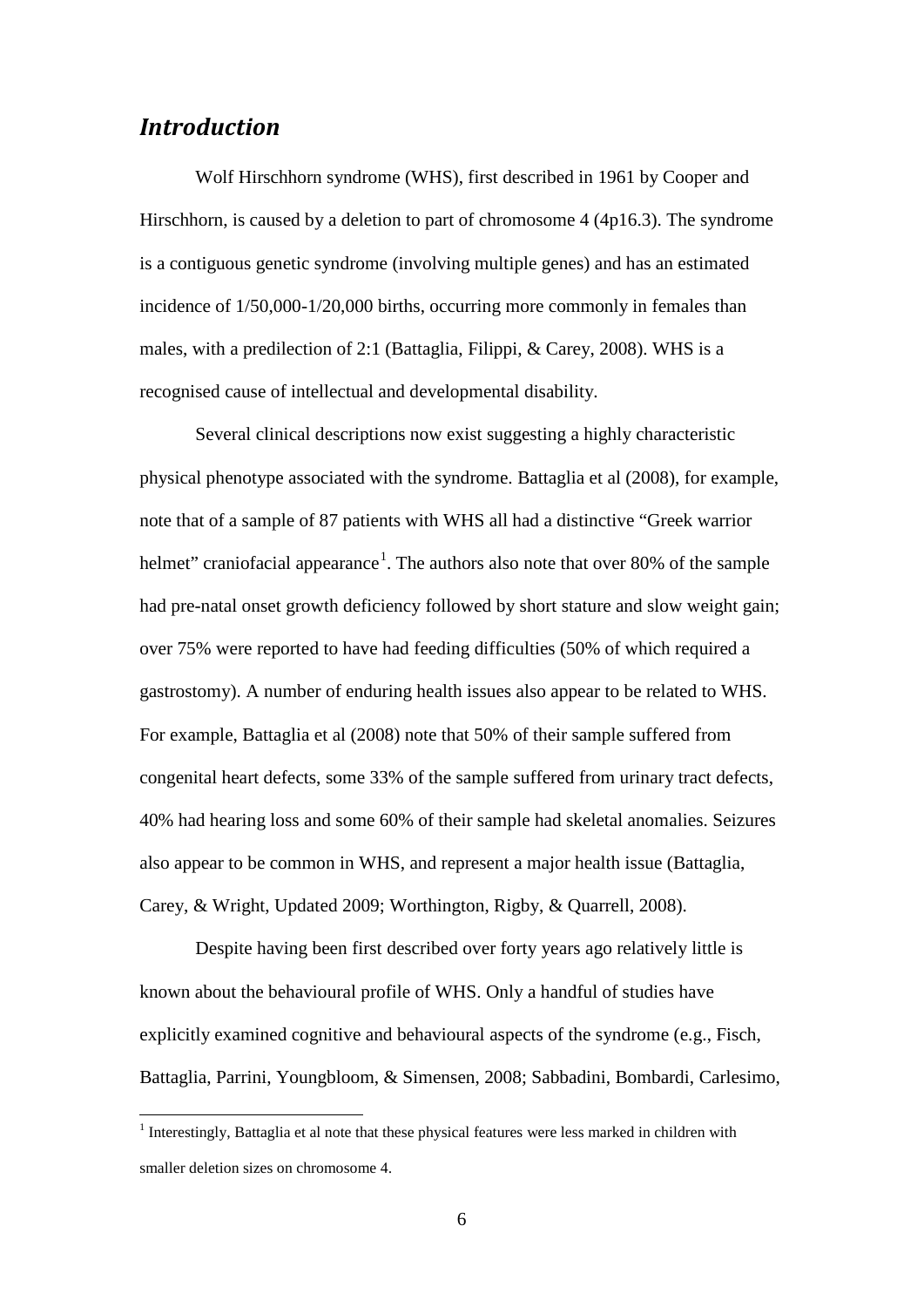Rosato, & Pierro, 2002). In their study, involving 11 people with WHS (ages 7-20 years), Sabbadini et al reported that 7 participants were reported to have 'behavioural disorders' that affected participation in learning or play. In regards to adaptive behaviours, Sabbadini et al noted considerable within-syndrome variability but despite this the motor skills of individuals with WHS in their sample were stronger relative to communication skills or daily living skills (as measured by a bespoke questionnaire). A recent paper by Fisch et al (2008) presented preliminary data for 12 children with WHS (ages 4-17 years). Using the Childhood Autism Rating Scale only 1 child met criteria for autistic spectrum disorder (ASD). Using the Child Behavior Checklist as a measure of maladaptive behaviour, 5/12 children were reported to have social problems, 4/12 attention problems, and 1/12 thought problems. In relation to adaptive behaviour, Fisch et al noted significantly higher scores on the *Socialization* subscale of the Vineland than on the *Communication* or *Daily Living Skills* subdomains. The children sampled in the Fisch et al study all had expressive language, so the extent to which the findings generalised to people with WHS without expressive communication skills is unknown.

In the current study we aimed to extend this line of work by examining adaptive and challenging behaviours in a sample of 49 people with WHS. Caregivers rated the severity of the person's challenging behaviour, and, where relevant, data were also gathered on the form of any self-injurious behaviours and the context in which challenging behaviours tended to occur. A screening tool for ASD was also employed. Adaptive behaviour profiles were measured allowing for a direct comparison of the findings with Fisch et al (2008). Caregivers were also asked questions regarding their experience of different types of support from local services.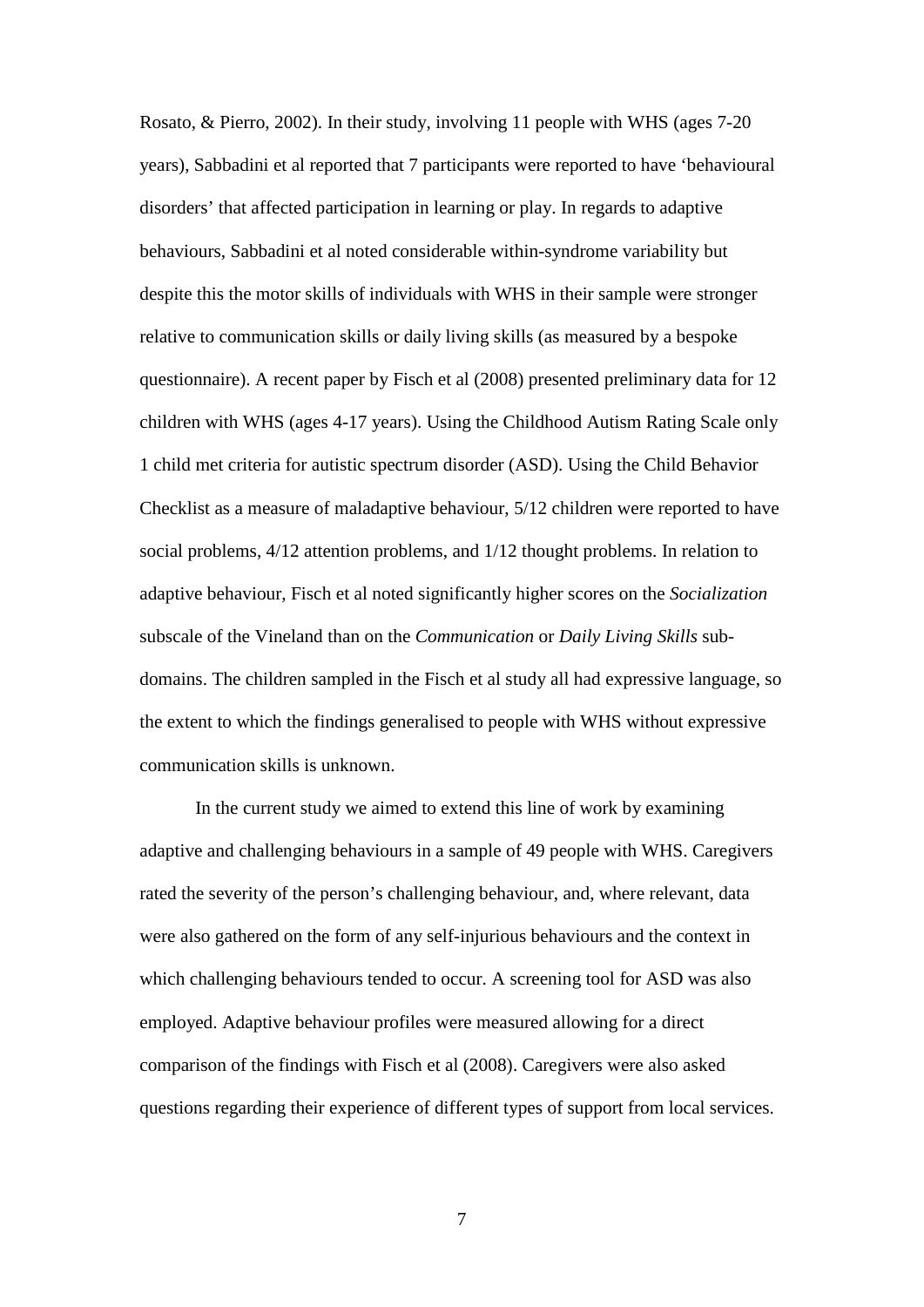# <span id="page-8-0"></span>*Methodology*

#### <span id="page-8-1"></span>**Participants**

A total of 49 participants took part in the study. All participants were parents or caregivers of people with a reported diagnosis of WHS (ages ranged from 2 to 37 years of age).

Participants were recruited from the Wolf Hirschhorn Syndrome Trust's (WHST) mailing list. Potential participants were initially sent a letter of support from the WHST. Information packs about the study were then sent to a total of 133 people across three separate mail outs. Reminder letters were sent to all people who did not respond within 3 weeks of the initial mail out. This led to a total of 49 people returning consent forms, a response rate of 36.8%. In some cases it proved difficult to arrange interviews so that not all measures were completed for the whole sample. Characteristics of the 49 people with WHS are presented in Table 1 below.

|        | Chronological Age         |                                  |  |  |  |
|--------|---------------------------|----------------------------------|--|--|--|
|        | Mean (minimum to maximum) | 17 years 6 months $(2y3m-37y3m)$ |  |  |  |
| Gender |                           |                                  |  |  |  |
|        | Male                      | 24                               |  |  |  |
|        | Female                    | 25                               |  |  |  |
|        |                           |                                  |  |  |  |

*Table 1 Characteristics of 49 children and adults with WHS*

#### <span id="page-8-2"></span>**Measurement Instruments**

A range of measures were used as part of the current study. The following measures were used to measure the severity, form, and function of challenging behaviour respectively: the *Aberrant Behavior Checklist-Community* version (ABC-C; Aman, Borrow, & Wolford, 1995)*,* the *Self-Injurious Behavior* subscale of the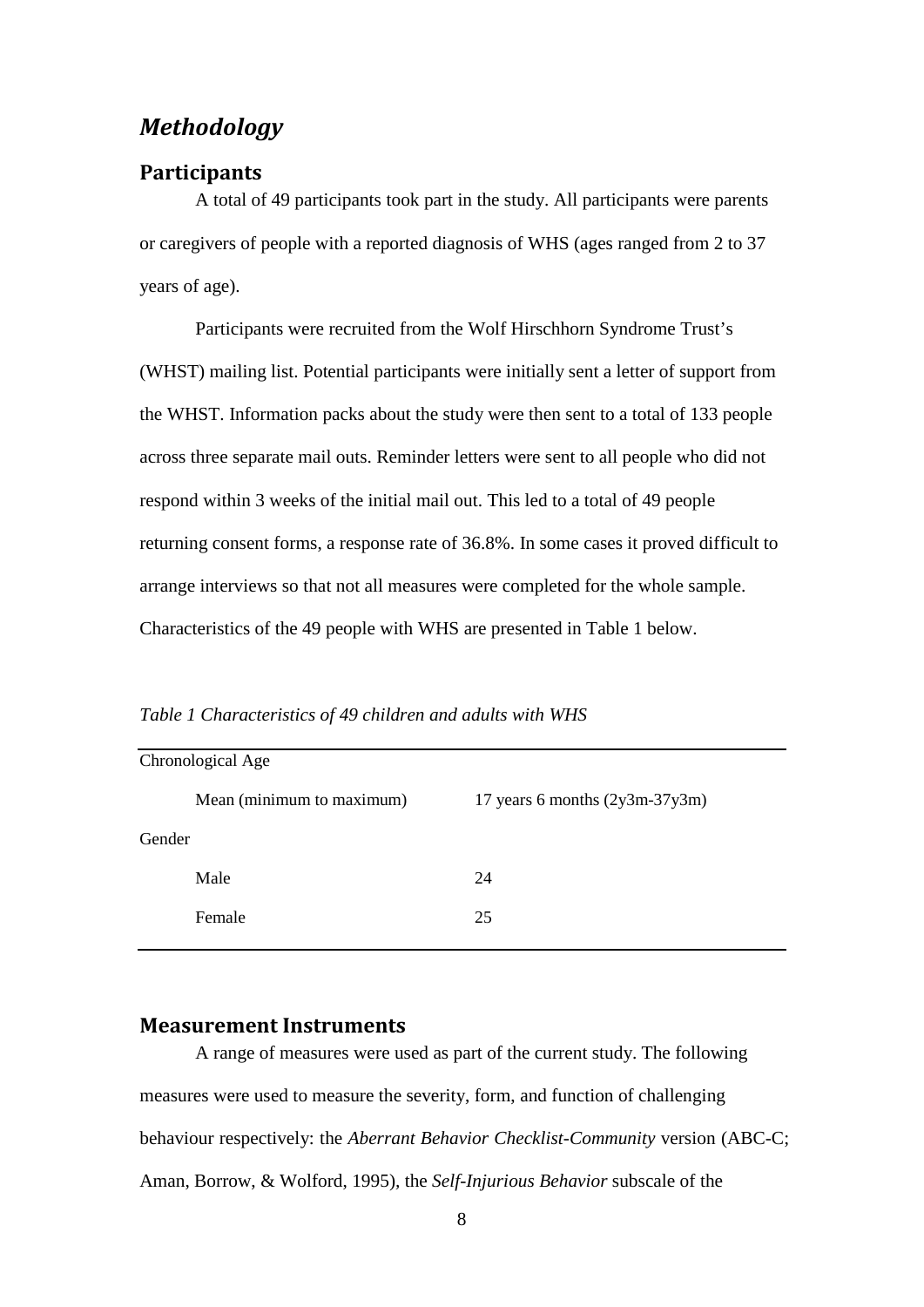*Behavior Problems Inventory* (Rojahn, Matson, Lott, Esbensen, & Smalls, 2001) and the *Questions About Behavioral Function* scale (QABF; Matson & Vollmer, 1995). The *Social Communication Questionnaire* (M. Rutter, Bailey, & Lord, 2003) was used to measure ASD symptomology. The *Vineland Screener* (Sparrow, Carter, & Cicchetti, 1993) was used to measure profiles of adaptive behaviour. Finally a measure of the support experienced by families from local services was completed (McGill, Papachristoforou, & Cooper, 2006).

The *Aberrant Behavior Checklist-Community (ABC-C)* was designed to measure the severity of challenging behaviour displayed by individuals in community settings. The *ABC-C* consists of 58 items, each scored on a 4-point scale (0: not a problem, through to 3: problem is severe in degree). The items fall into five subscales: (1) *Irritability*, *Agitation*, *Crying* (15 items), (2) *Lethargy*, *Social Withdrawal* (16 items), (3) *Stereotypic Behavior* (7 items), (4) *Hyperactivity*, *Non-Compliance* (16 items), and (5) *Inappropriate Speech* (4 items). The *ABC-C* is a reliable and valid behaviour rating instrument (Rojahn, Aman, Matson, & Mayville, 2003).

The *Questions About Behavioral Function* scale *(QABF)* is a 25-item questionnaire designed to identify the variables that maintain challenging behaviour. The QABF is scored on a 4 point Likert scale from never (0) to often (3). If an item does not apply then the N/A option may be endorsed. Its five subscales (*escape*, *attention*, *non-social*, *tangible*, *physical discomfort*) have been confirmed via factor analysis and the scale has good reliability (Paclawskyj, Matson, Rush, Smalls, & Vollmer, 2000).

The *Self-Injurious Behavior* subscale of the *Behavior Problems Inventory* (*BPI*) was used where respondents indicated that the person displayed self-injurious behaviour. The *BPI* has been found to be a reasonably reliable and valid measure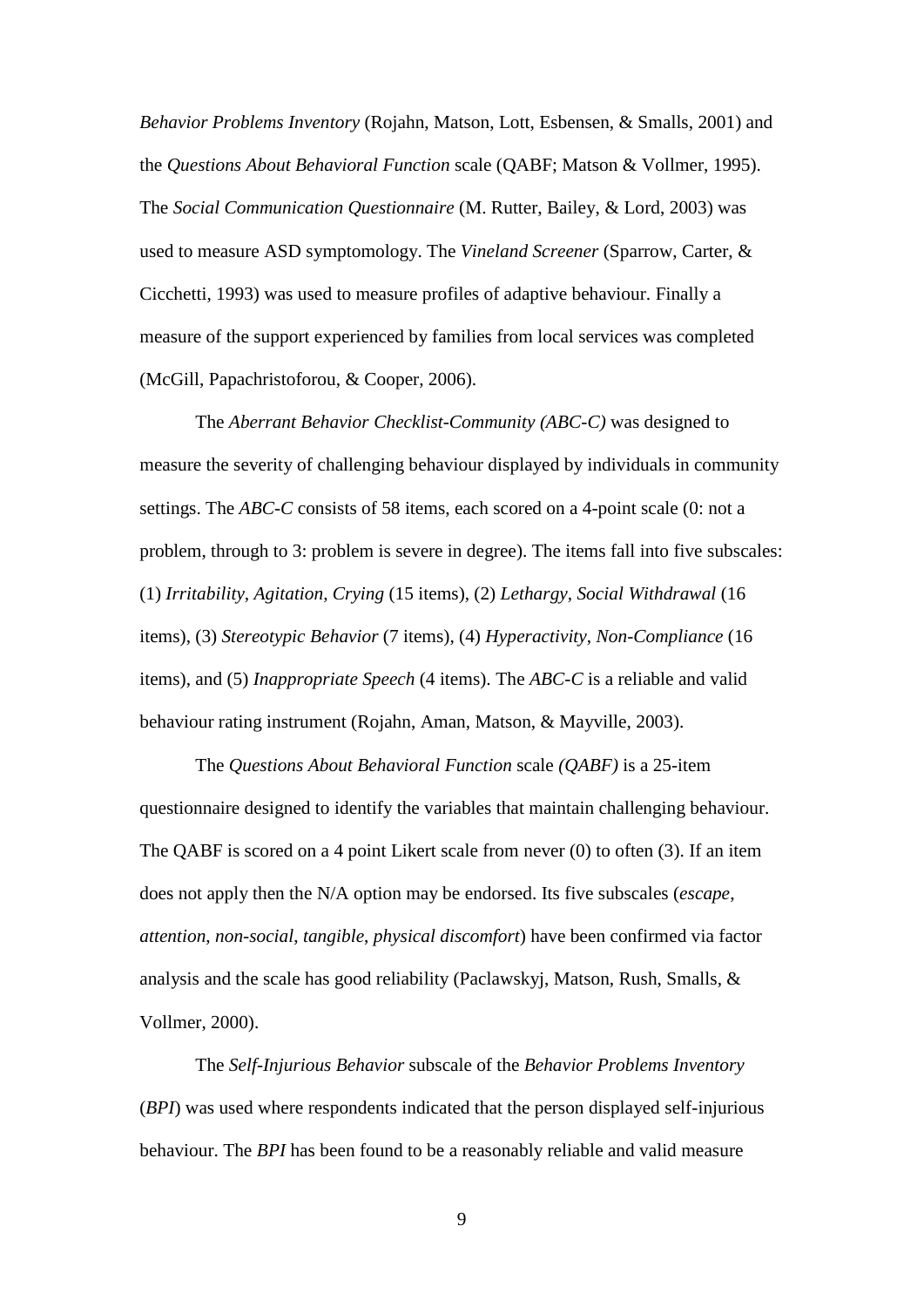(Rojahn, et al., 2001). The Self-Injurious Behavior subscale consists of 14 items which are rated on a 7 point frequency scale (never to more than hourly).

The *Social Communication Questionnaire (SCQ)*, formerly known as the *Autism Screening Questionnaire*, was used to examine the presence of ASD symptomology. The total score can range from 0 to 39. The *SCQ* may be used to screen for the likelihood that an individual has an ASD and to measure the severity of autistic symptoms in comparison to other groups. *SCQ* scores have good reliability, correlate highly with established measures of autism and discriminate well between ASD and other disorders (Howlin & Karpf, 2004; M. Rutter, et al., 2003).

The *Vineland Screener (VSC)* is a tool used to assess domains of adaptive behaviour derived from the full Vineland Scale and is intended for research purposes only. The *VSC* consists of 15 items in each of the following three domains: *Communication*, *Daily Living Skills*, and *Socialization*. There are also a smaller number of items for the *Motor Skills* domain. Respondents are asked several probe questions to explore their perception of the child's ability for each item. Items are scored on a Likert-type scale from 0-2; an N can also be scored if the individual does not have the opportunity to engage in certain behaviours. Age equivalent scores for each sub-domain can be derived from the Vineland Screener. A mean age equivalent score across the Communication, Daily Living Skills and Socialization subdomains has been used in prior research to provide a global measure of intellectual functioning (e.g., Chadwick, Kusel, Cuddy, & Taylor, 2005; Charman, Howlin, Berry, & Prince, 2004). Sparrow et al (1993) report that the *VSC* has high inter-rater reliability and each domain has high convergent validity with the respective domains on the full Vineland.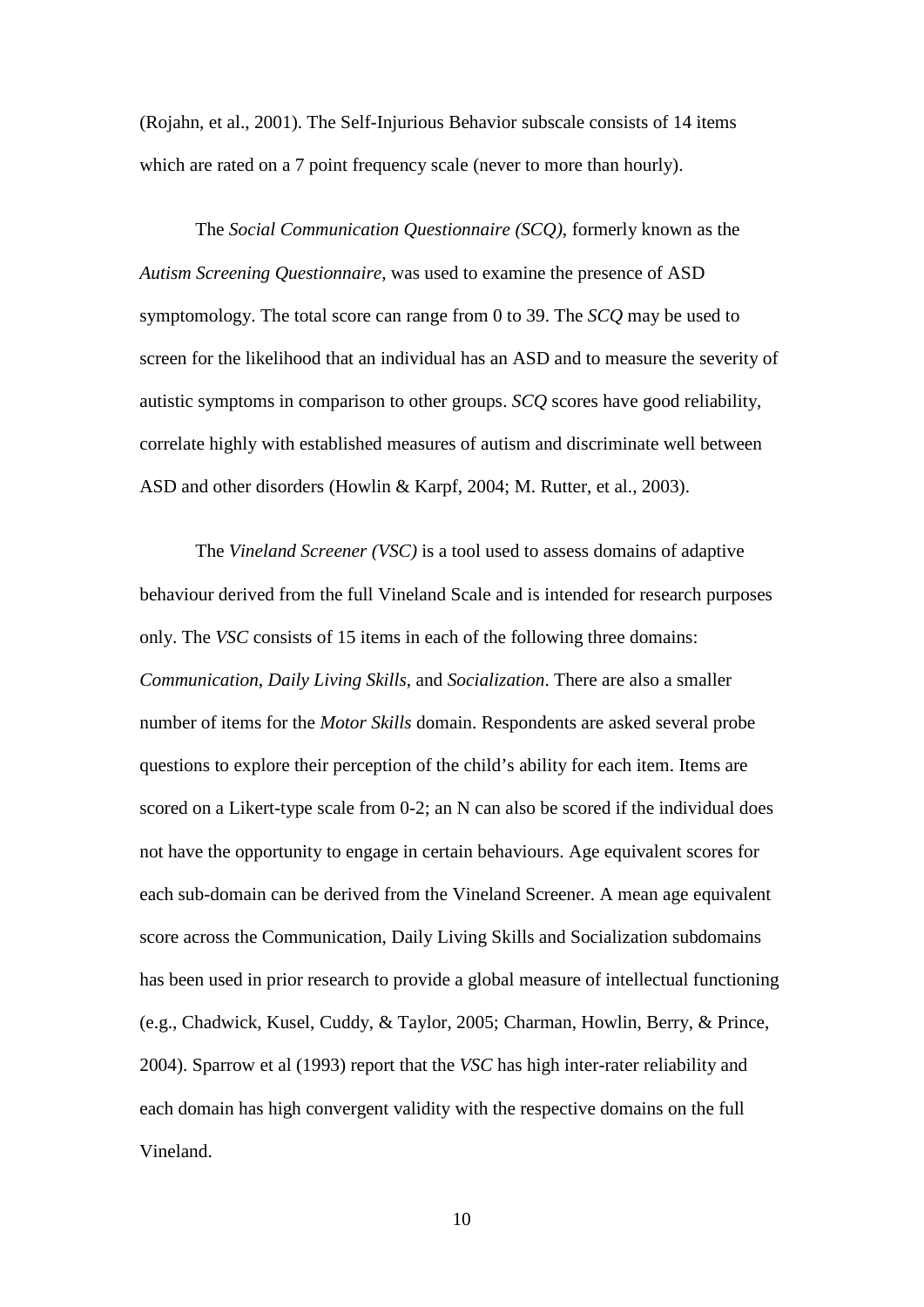The *Family Support Questionnaire* includes questions on the extent and quality of support received by parents and has been used in previous studies (McGill, et al., 2006). The questionnaire consists of 11 items scored on Likert-type scales and respondents are asked to indicate which supports they have accessed in the past and their satisfaction with each.

## <span id="page-11-0"></span>**Procedure**

All parents/caregivers were provided with an information sheet describing the aims of the study, a consent form, a copy of the *ABC-C* together with a pre-paid envelope. Each participant also received a covering letter from the WHST detailing their support for the research.

All participants were asked to return a completed copy of the *ABC-C* and a completed consent form indicating a convenient time for the interviews to be conducted. Participants were then sent a confirmation of the scheduled interview time together with copies of the remaining measures that were to be completed over the telephone. Parents were advised to have the questionnaires to hand for the telephone interview.

All telephone calls began with the researcher introducing himself and establishing whether this was a convenient time for the interview. If necessary, interviews were rearranged for an alternative time. All interviews began with a brief description of the aims and structure of the interview. At the end of each measure, participants were offered the opportunity to take a break and resume the interview at a later date. For participants who had indicated that the person displayed self-injurious behaviour the *Self-Injurious Behavior subscale* of the *BPI* was completed to gain more detailed information on the form of self-injury displayed by each person. The *QABF* was then completed for each general topographical category of behaviour that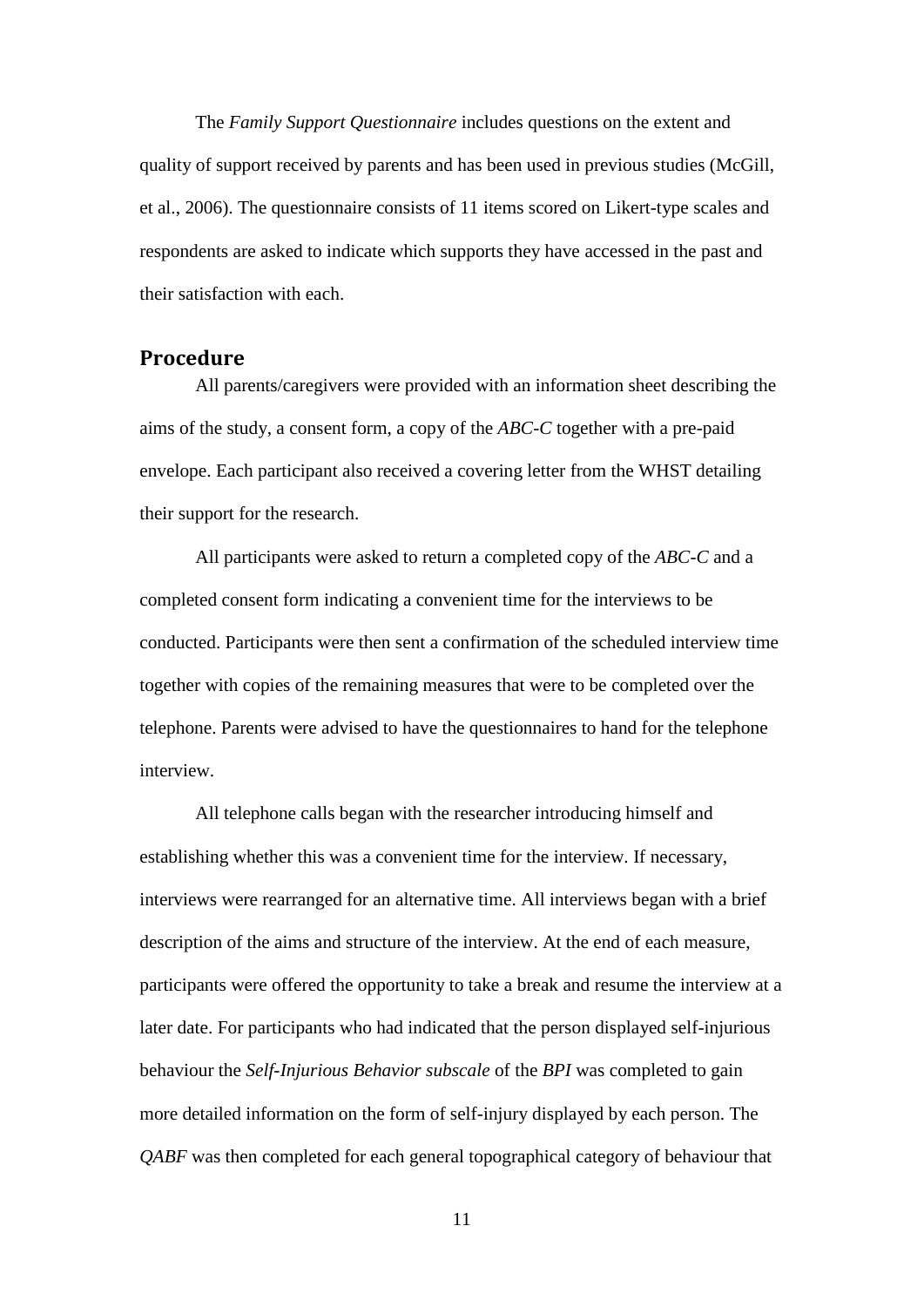had been rated as problematic in the *ABC-C* (aggression, self-injury, destructive behaviour). The *SCQ* was then completed followed by the *VSC*. The *VSC* consists of several age ranges (0-2yrs, 3-5yrs, 6-12yrs, and 13-18yrs). All participants were assigned to the age range immediately beneath the person's chronological age. For example, if the person was 15 years old then the respondent was asked to complete the 6-12 yrs old age range. The appropriateness of this age range was then assessed, using the following protocol. If the participant achieved a score of 9 or 10 (max score  $= 10$ ) after the first five items or 18 to 20 (max score  $= 20$ ) after the first 10 items then a higher age range was selected. Conversely if the participant achieved scores of 0 to 1 after five items (min score  $= 0$ ) or 2 or less after 10 items (min score  $= 0$ ) then a lower age-range was selected. This process was repeated for each sub domain until the assessment was completed.

# <span id="page-12-0"></span>*Results*

All results were compared for male vs female participants. As no significant differences were found, all results are presented for males and females combined.

## <span id="page-12-1"></span>**Adaptive Behaviour**

Adaptive behaviour profiles for participants with WHS were examined using the Vineland Screener for a total of 44 participants. Standard scores from the full Vineland manual were derived from Vineland Screener equated raw scores. These standard scores provide an indication of developmental level with typical developmental level being 100 (as with IQ) and are shown in Table 2. Table 3 presents age equivalent scores for the sample in comparison with other syndrome groups.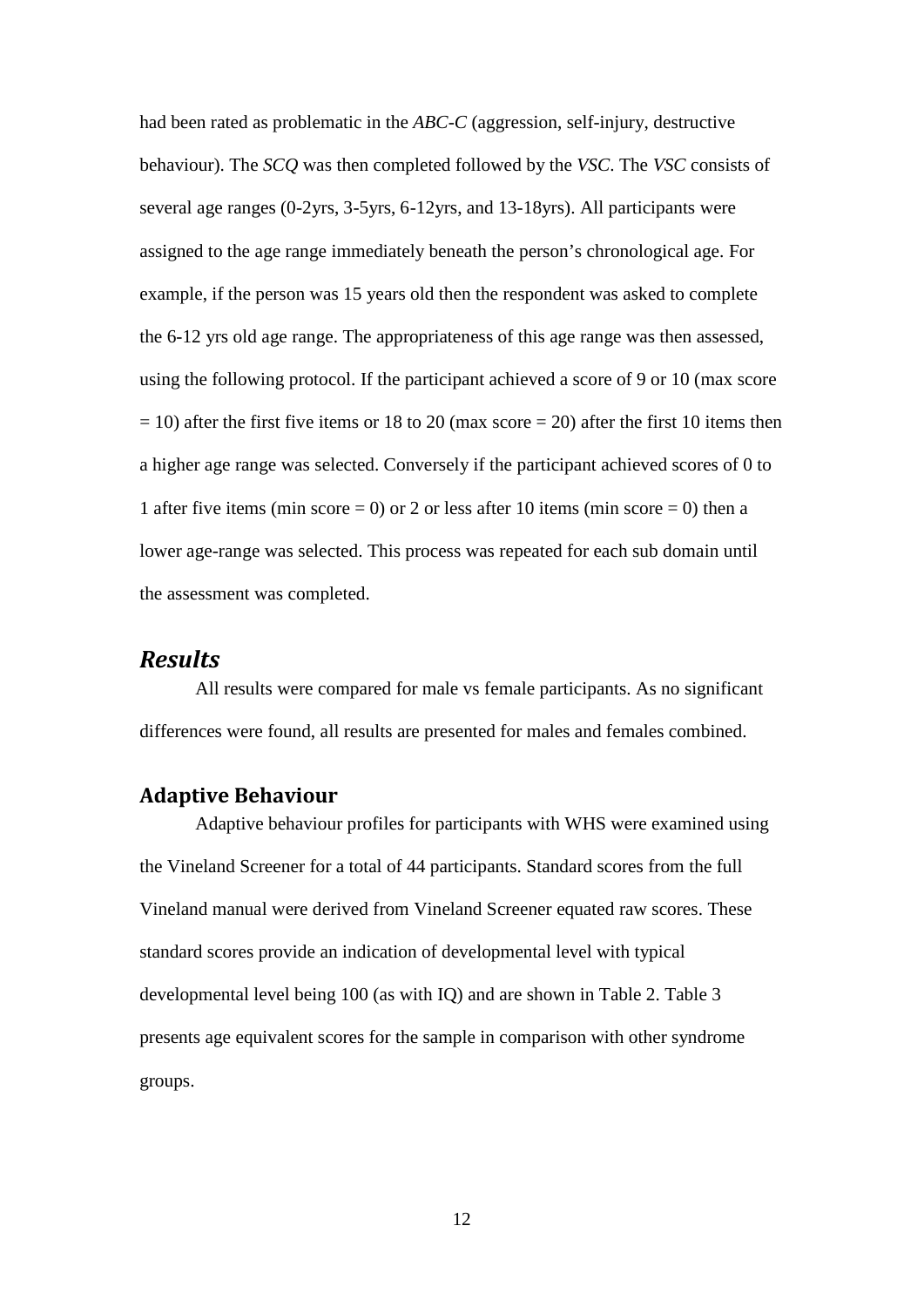| Table 2 Vineland Standard Scores (where 100 would be average development) |  |  |  |  |
|---------------------------------------------------------------------------|--|--|--|--|
|---------------------------------------------------------------------------|--|--|--|--|

|                           | Mean | Range       |
|---------------------------|------|-------------|
| Overall Mean              | 24.3 | $<20-62$    |
| Communication Skills 23.0 |      | $<20-59$    |
| Daily Living Skills       | 22.5 | $<$ 20 - 91 |
| Socialization             | 31.8 | $<$ 20 - 84 |
| Motor Skills              | 33.2 | $<20-102$   |
|                           |      |             |

*Table 3 Vineland Age Equivalent Scores (in months[2](#page-13-0) )*

|                                   | <b>WHS</b><br>$N = 44$ | <b>FXS</b><br>$N = 35$                              | <b>SMS</b><br>$N=24$          | <b>Mixed</b><br>$N=30$ |
|-----------------------------------|------------------------|-----------------------------------------------------|-------------------------------|------------------------|
|                                   |                        | Mean (Range) Mean (Range) Mean (Range) Mean (Range) |                               |                        |
| Overall Mean                      | $24.8(1-149)$          |                                                     | $46.9(10-118)$ $53.9(19-102)$ | $42.3(13-96)$          |
| Communication Skills 21.7 (0-103) |                        | 50.6 (11-189)                                       | $65.3(15-135)$ $40.4(12-95)$  |                        |
| Daily Living Skills               | $21.3(2-198)$          | $42.1(12-105)$                                      | 48.7 (18-89)                  | $42.8(11-124)$         |
| Socialization                     | $31.4(0-147)$          | $48.0(6-81)$                                        | 47.8 (11-90)                  | $43.8(6-83)$           |
| <b>Motor Skills</b>               | $17.5(0-63)$           | 49.9 (20-71)                                        | $56.9(23-71)$                 | $48.7(8-71)$           |
| Age (years)                       | $17.5(2-37)$           | $11.1(5-16)$                                        | $11.2(5-21)$                  | $10.1(5-15)$           |

A number of observations arise from the above Tables. First, it is clear that the WHS sample is severely disabled with an overall mean standard score of 24.3 in the severe

<span id="page-13-0"></span><sup>&</sup>lt;sup>2</sup> Comparison data are taken from previously conducted work by Paul Langthorne and Peter McGill with participants who had Fragile X Syndrome (FXS), Smith-Magenis Syndrome (SMS) or learning disability of mixed etiology (Mixed). Groups from this study exclusively included individuals who displayed challenging behaviour.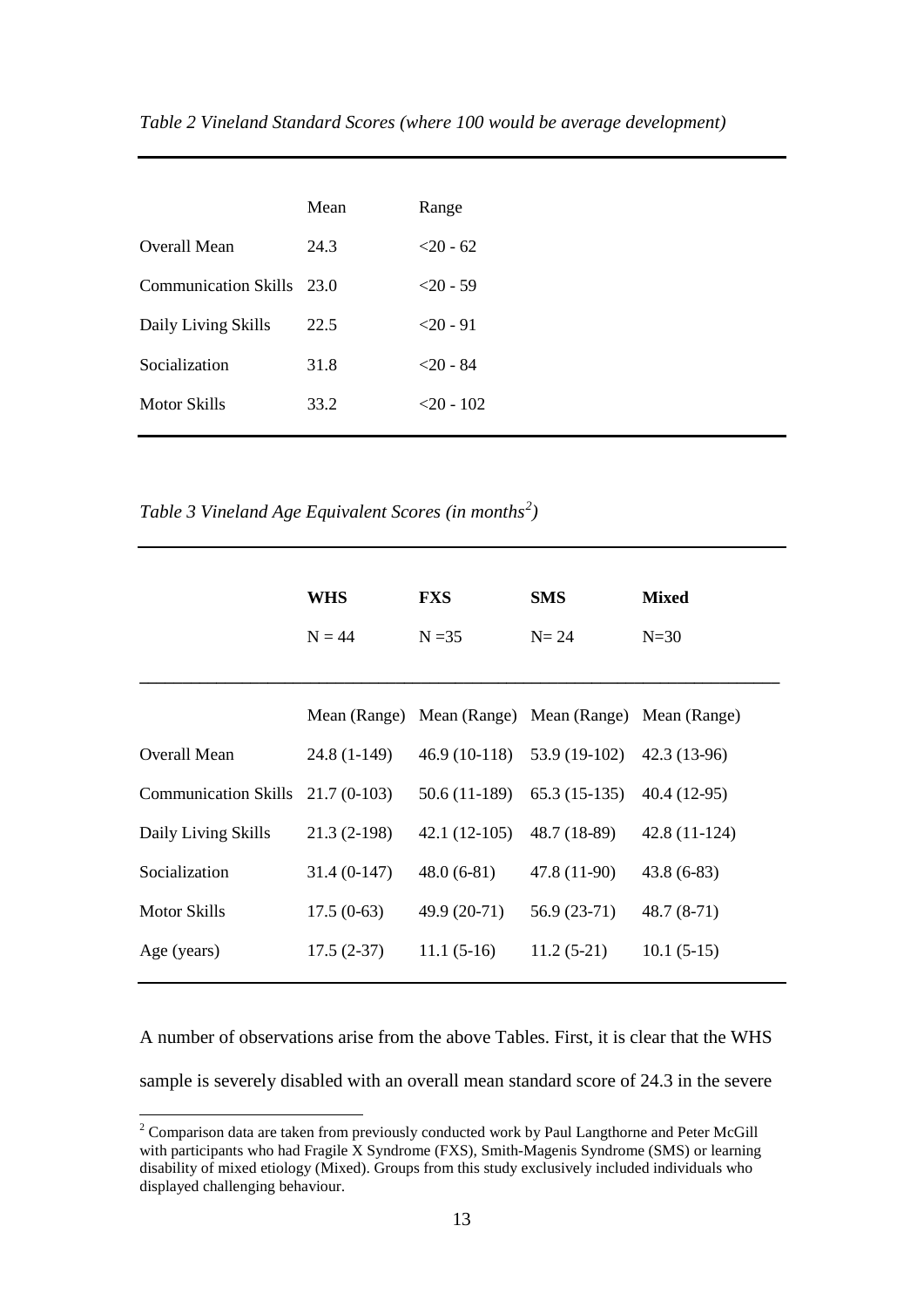learning disability range. Second, it is clear that, the sample is highly variable. Figure 1 illustrates this more clearly – 25 participants had a mean score of less than 20 (in the profoundly disabled range), 15 in the 20-34 range (severely disabled), 1 in the 35-50 range (moderately disabled) and 3 over 50 (mildly disabled).





Third, the sample is generally more severely learning disabled than the comparison samples, especially when it is considered that the comparison samples were significantly younger. Fourth, within the WHS sample socialization skills were relatively higher (see Figure 2). In fact, socialization skills were highest in over half of the sample's individual skills profiles.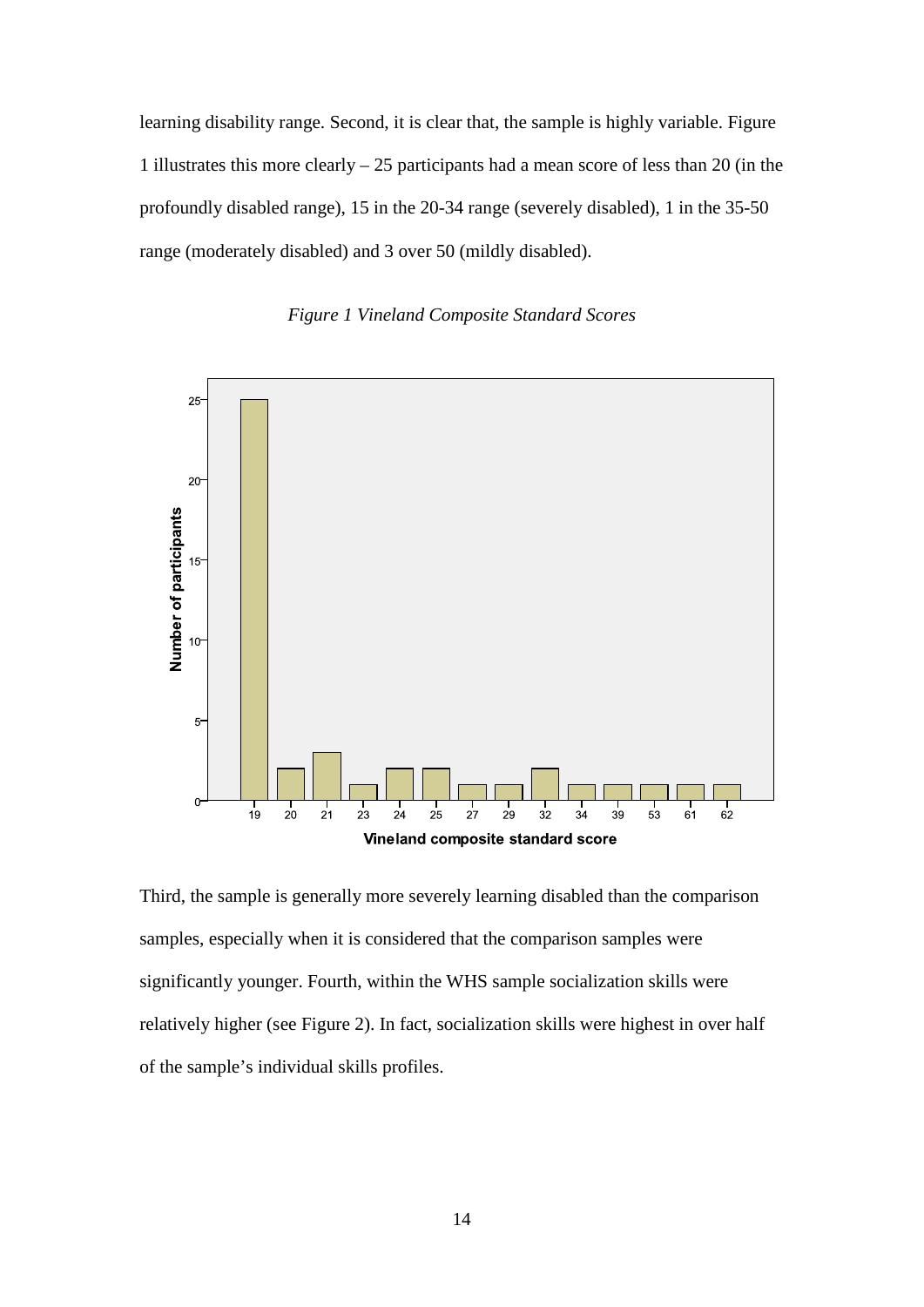*Figure 2 Profile of Vineland Subscale Scores.* 



Within-group analysis of variance (ANOVA) revealed significant differences in the profile of Vineland scores (F  $(3, 129) = 9.056$ ; p = 0.00). Further statistical comparisons between subscales showed that Socialization subscale scores were significantly higher than all other subscale scores ( $p<0.05$ ).

# <span id="page-15-0"></span>**Challenging Behaviour**

#### *Aberrant Behavior Checklist.*

Table 4 shows descriptive statistics for the overall and sub domain scores of the ABC-C. Comparison data is from Clarke and Boer's (1998) between-syndrome study of people with Prader-Willi syndrome (mean age  $= 25.1$ , range  $= 6-43.5$ ), Smith-Magenis syndrome (mean age  $= 14.5$ , range  $= 5.5 - 32.5$ ) and Cri Du Chat syndrome (mean age  $=17.3$ , range  $=5-40$ ).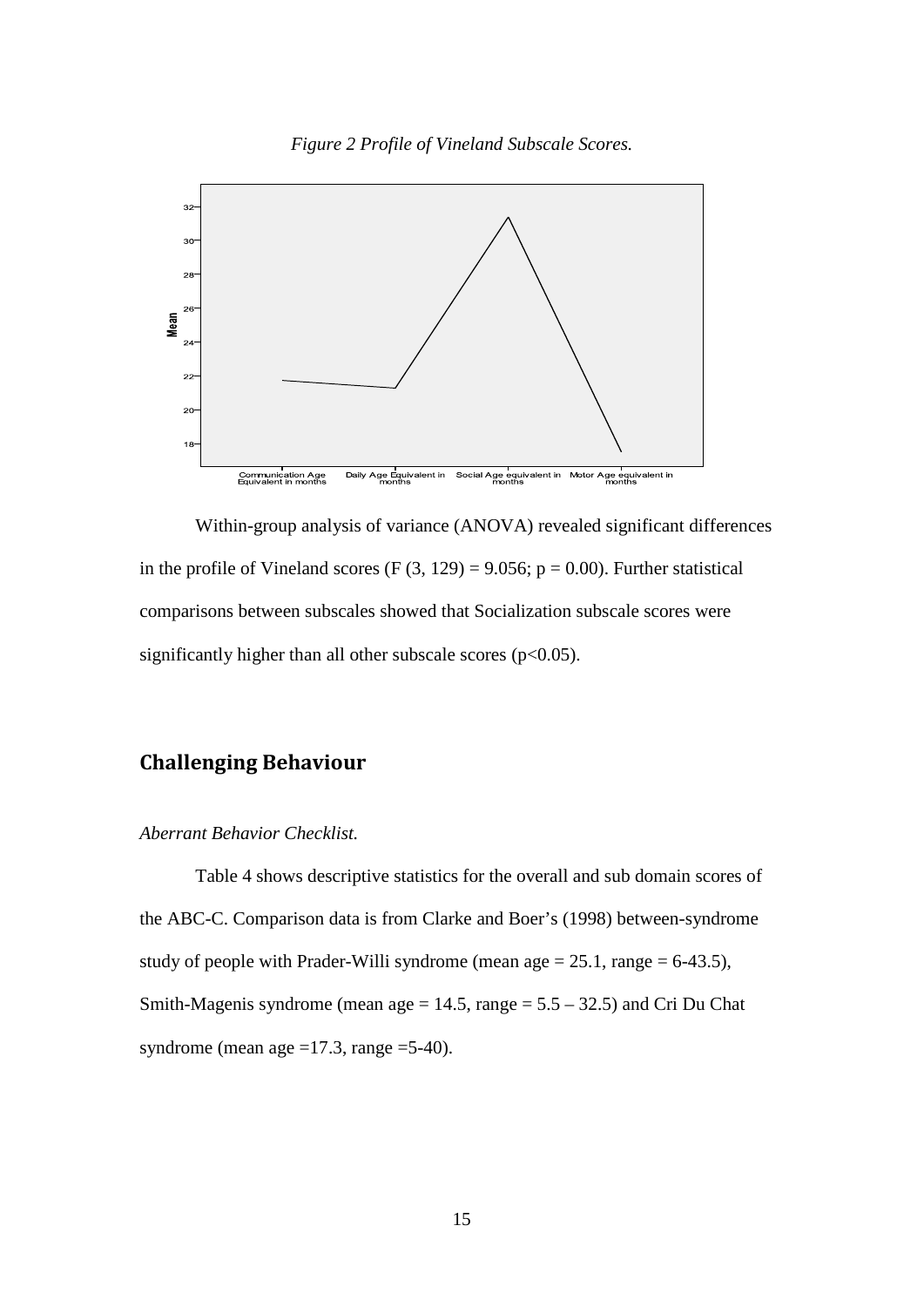| ABC-C                       | <b>WHS</b> | <b>PWS</b> | <b>SMS</b> | CdC        |
|-----------------------------|------------|------------|------------|------------|
|                             | $(N = 49)$ | $(N=55)$   | $(N=21)$   | $(N = 38)$ |
|                             | Mean       | Mean       | Mean       | Mean       |
| <b>Overall Score</b>        | 32.2       | 34.7       | 68.4       | 48.1       |
| Irritability                | 8.6        | 14.6       | 21.7       | 13.2       |
| Lethargy                    | 6.0        | 6.7        | 7.5        | 5.2        |
| Stereotypical               | 5.3        | 1.6        | 7.0        | 5.3        |
| Hyperactivity               | 10.5       | 7.6        | 26.1       | 21.7       |
| <b>Inappropriate Speech</b> | 2.0        | 4.2        | 6.1        | 2.4        |

**\_\_\_\_\_\_\_\_\_\_\_\_\_\_\_\_\_\_\_\_\_\_\_\_\_\_\_\_\_\_\_\_\_\_\_\_\_\_\_\_\_\_\_\_\_\_\_\_\_\_\_\_\_\_\_\_\_\_\_\_\_\_\_\_\_\_\_\_\_\_\_\_\_\_\_**

There was a wide spread of scores on the ABC with approximately 50% having scores of 30 or less and 50% over 30. Comparison with the other syndrome groups shown suggests that people with WHS display less challenging behaviour overall with the exception of stereotypical behaviour and lethargy where levels are comparable. As a result of completion of the ABC and discussion during the telephone interview 27 participants were identified who displayed one or more of self-injury (SIB), aggression and destructiveness:

- 21 displayed SIB including 11 who also displayed aggression and/or destructiveness;
- 14 displayed aggression including 10 who also displayed SIB and/or destructiveness;
- 10 displayed destructiveness. In all bar one they also displayed SIB and/or aggression;
- 12 displayed at least two of the three behaviours of whom 6 displayed all three.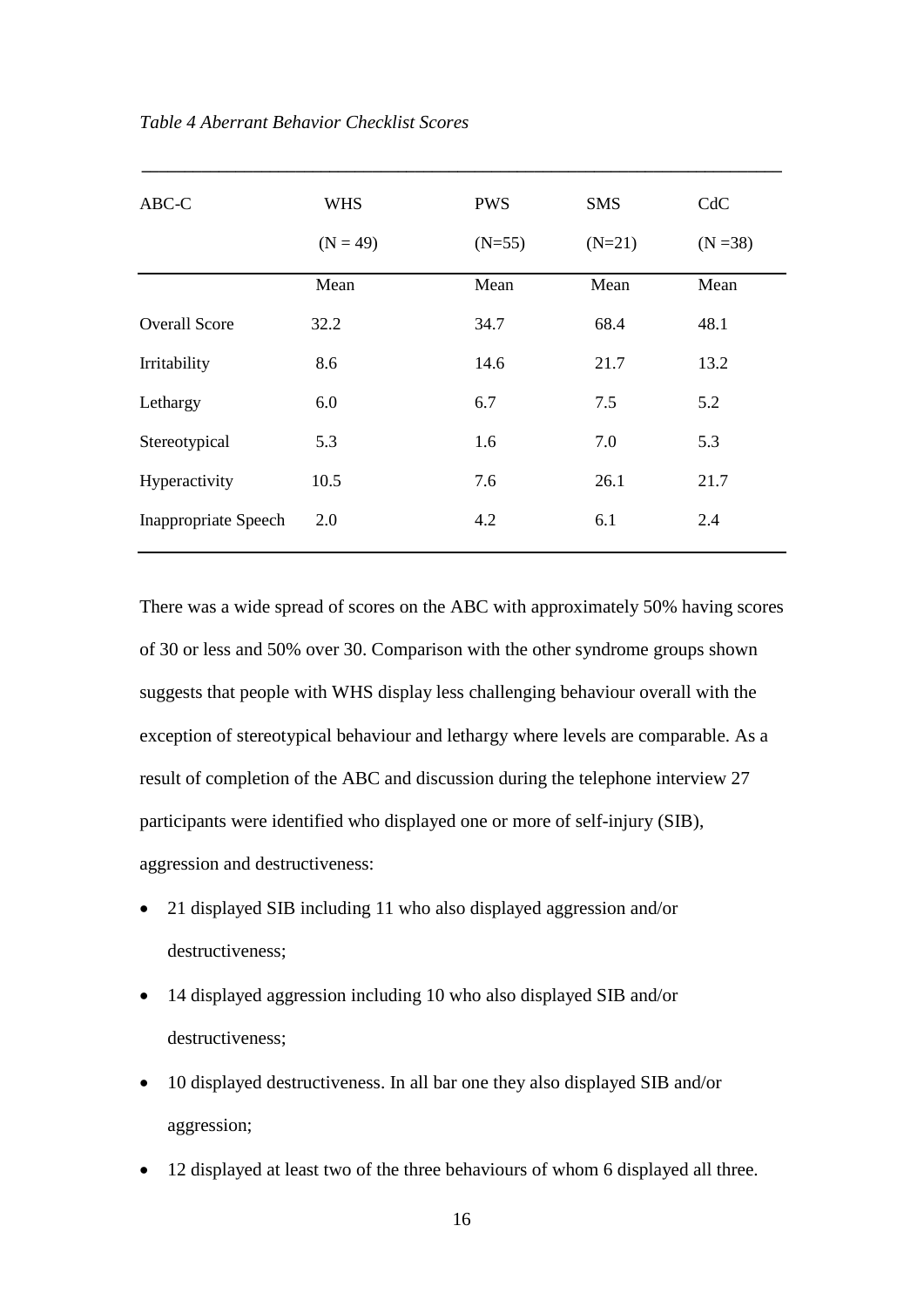#### *Behaviour Problems Inventory - SIB subscale*

The BPI was completed for all participants who were reported to display SIB. 21 participants with WHS (48% of those interviewed) were reported to display some form of self-injurious behaviour. In only 10 of these participants was self-injury noted in responses to the ABC.

The percentage of endorsement of topographies of SIB in rank order were: teeth grinding (86% of those who displayed SIB); self-biting (43%); hitting head against object (38%); hitting body with object (33%); self-punching (29%); selfscratching (24%); hitting body (19%); stuffing fingers in body openings (14%); head hitting (10%), mouthing or pica (10%); hair pulling (10%); object stuffing (5%); extreme drinking (5%); other (5%); air swallowing (0%); self-induced vomiting (0%).

The frequency of teeth-grinding was particularly notable. Of the 18 participants who engaged in it, it was a daily or more frequent occurrence for 14. Dental abnormalities have been reported in more than 50% of people with WHS (Battaglia et al, 2006) and these may well be related to teeth-grinding.

## <span id="page-17-0"></span>**Challenging Behaviour - Function**

Table 5 shows descriptive statistics depicting the profile of scores on the QABF for participants across self-injurious behaviour, aggression and destructive behaviours.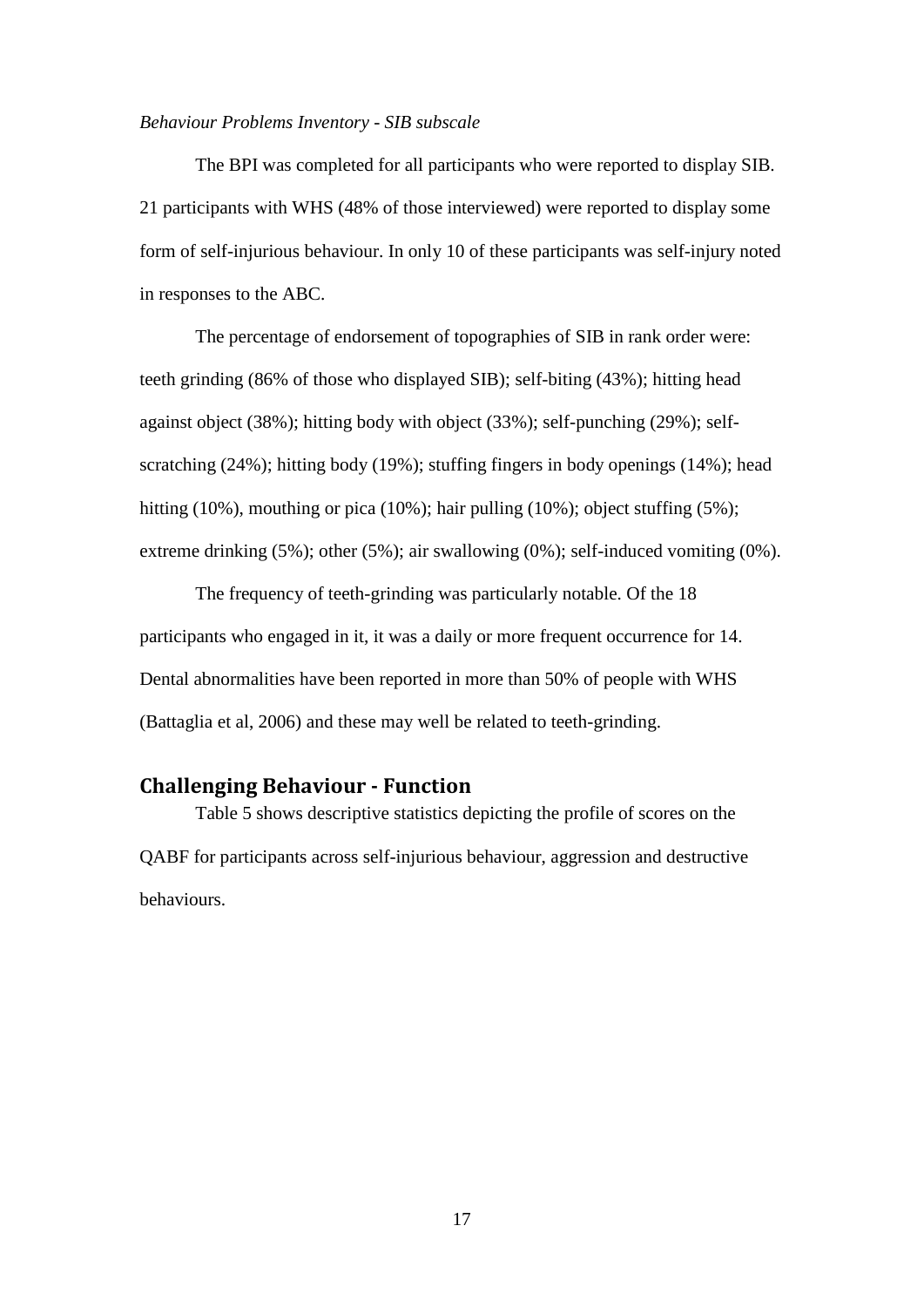| <b>QABF</b> Total Scores            | Self-Injury<br>$(N=21)$ |                             | Aggression<br>$(N=14)$ |          | $(N=10)$ | <b>Property Destruction</b> |
|-------------------------------------|-------------------------|-----------------------------|------------------------|----------|----------|-----------------------------|
|                                     | Mean                    | Range Mean Range Mean Range |                        |          |          |                             |
| <b>Attention Subscale</b>           | 6.5                     | $0-14$                      | 7.5                    | $0-15$   | 11.0     | $2 - 15$                    |
| Tangible Subscale                   | 3.5                     | $0-15$                      | 5.9                    | $0-13$   | 2.9      | $0 - 11$                    |
| Demand Subscale                     | 3.8                     | $0-15$                      | 2.9                    | $0 - 9$  | 1.6      | $0 - 6$                     |
| <b>Physical discomfort Subscale</b> | 8.4                     | $0-15$                      | 6.3                    | $0 - 15$ | 1.4      | $0-12$                      |
| Automatic Subscale                  | 6.0                     | $0-15$                      | 0.9                    | $0 - 6$  | 6.2      | $0-15$                      |

**\_\_\_\_\_\_\_\_\_\_\_\_\_\_\_\_\_\_\_\_\_\_\_\_\_\_\_\_\_\_\_\_\_\_\_\_\_\_\_\_\_\_\_\_\_\_\_\_\_\_\_\_\_\_\_\_\_\_\_\_\_\_\_\_\_\_\_\_\_\_\_\_\_\_\_**

A within-group ANOVA was conducted for each topographical class of challenging behaviour. Significant differences were found for SIB ( $F(4, 80) = 3.80$ ; p  $= 0.07$ ), aggression (F (4, 52) = 5.65; p = 0.01) and property destruction (F (4, 36) = 9.32;  $p = 0.00$ ).

Post hoc Bonferroni comparisons revealed no pairwise differences for SIB, attention & tangible>automatic for aggression, attention>demand and physical discomfort for property destruction.

The small numbers involved make it difficult to reach definitive conclusions. A number of observations, however, can be made about these findings:

1. Physical discomfort/pain may be relatively frequent contributors to self-injury and aggression. The possible connection noted above between high levels of teeth-grinding and dental abnormalities may be seen in this light though a number of other sources of discomfort/pain (related to other forms of SIB) were also mentioned in interviews, such as sleep disturbance, colds and allergies.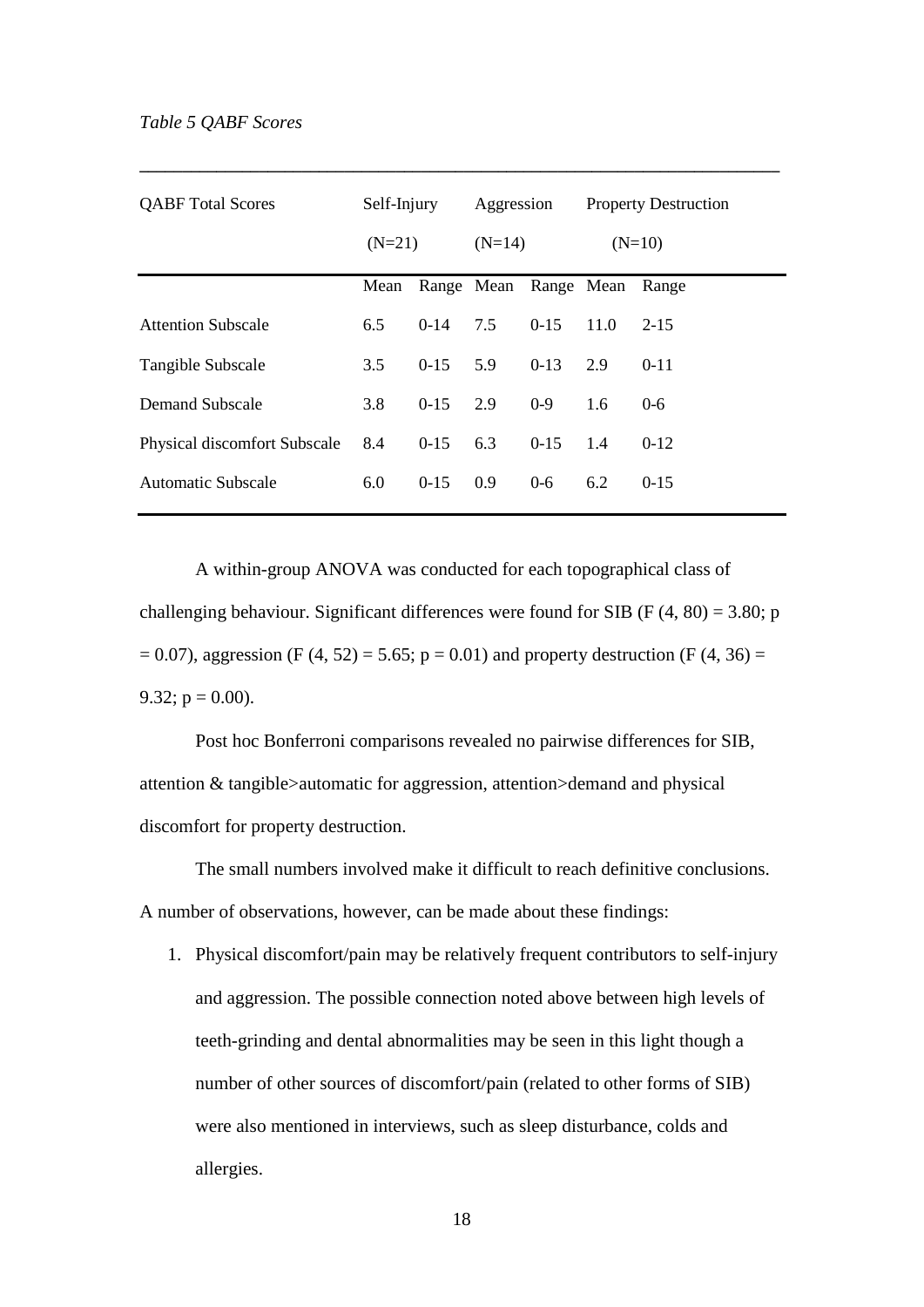- 2. There is evidence across all forms of challenging behaviour that the attention of others is an important motivator for people with WHS. That is, a common function of challenging behaviour may be to help obtain the attention of others.
- 3. There is no evidence that escape from demand acts as a common function of challenging behaviour.
- 4. As illustrated in Figures 3-7 the pattern of scores may be compared with those patterns found in previous work with people with FXS/SMS. Like people with SMS (but not people with FXS), the challenging behaviours of people with WHS appear to be often attention-maintained and related to physical discomfort. Unlike both groups their challenging behaviours appear to be less frequently maintained by escape from demands or access to tangibles.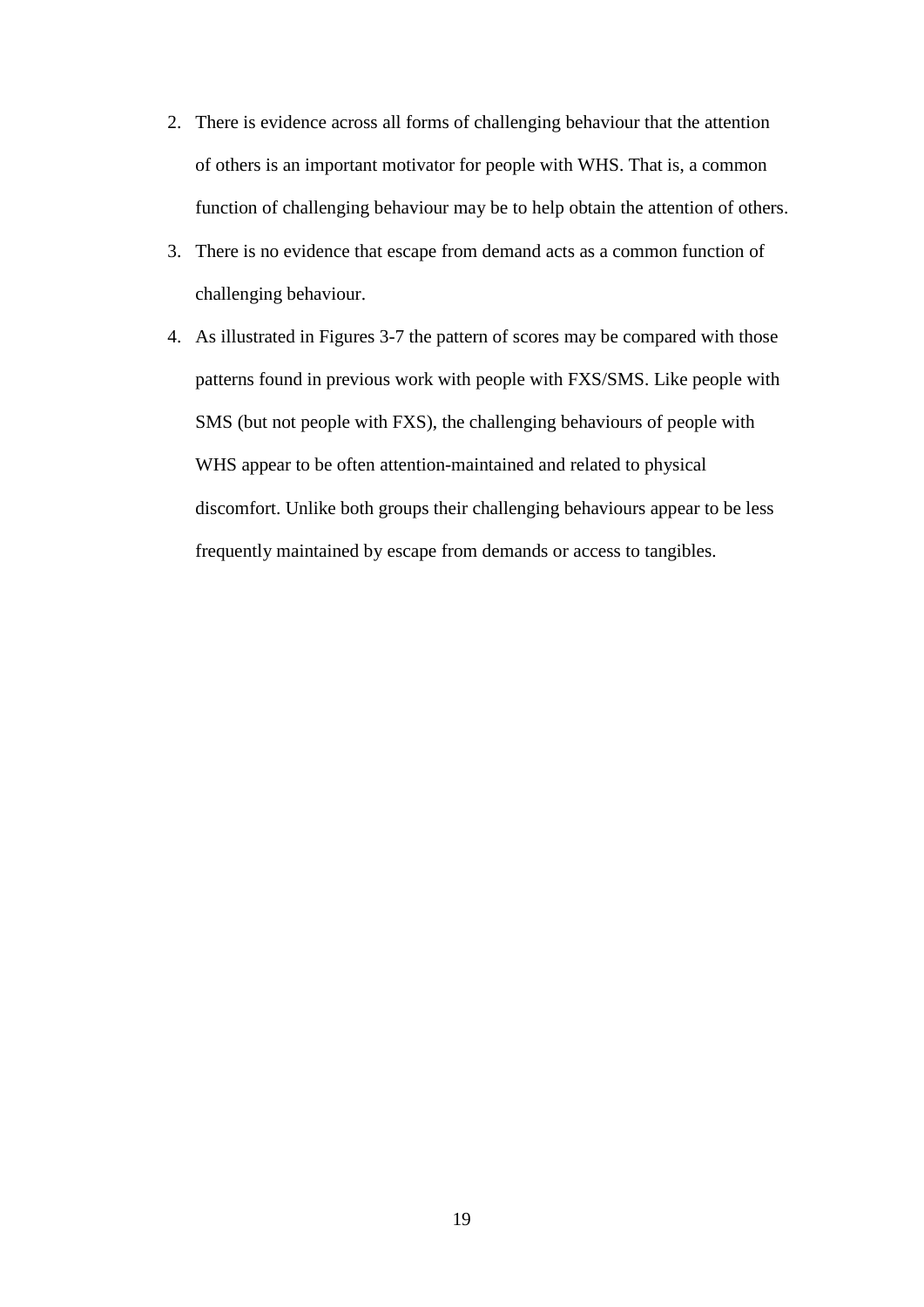

*Figure 3 QABF attention scores across syndromes*

*Figure 4 QABF tangible scores across syndromes*

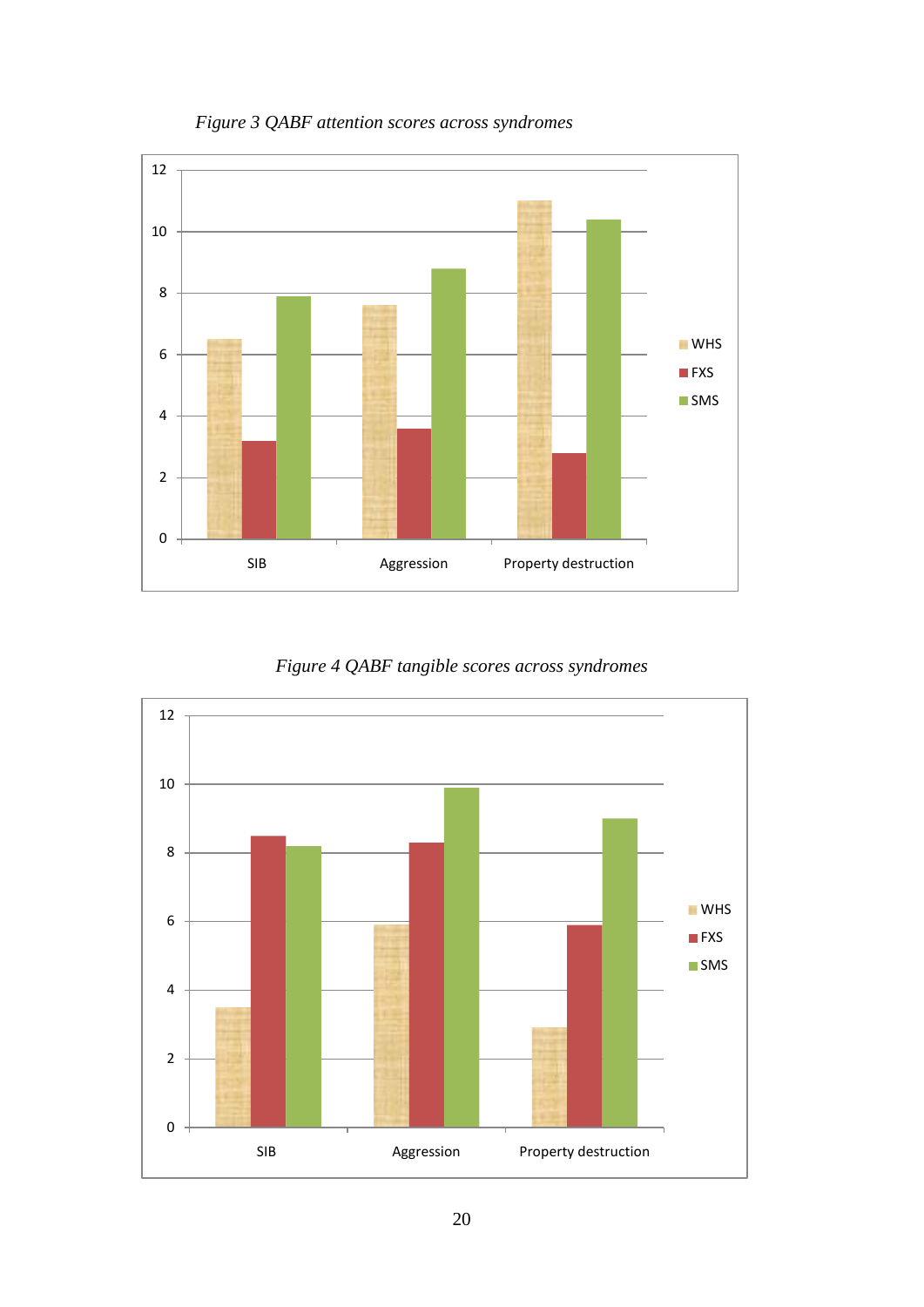

*Figure 5 QABF demand scores across syndromes*

*Figure 6 QABF physical discomfort scores across syndromes*

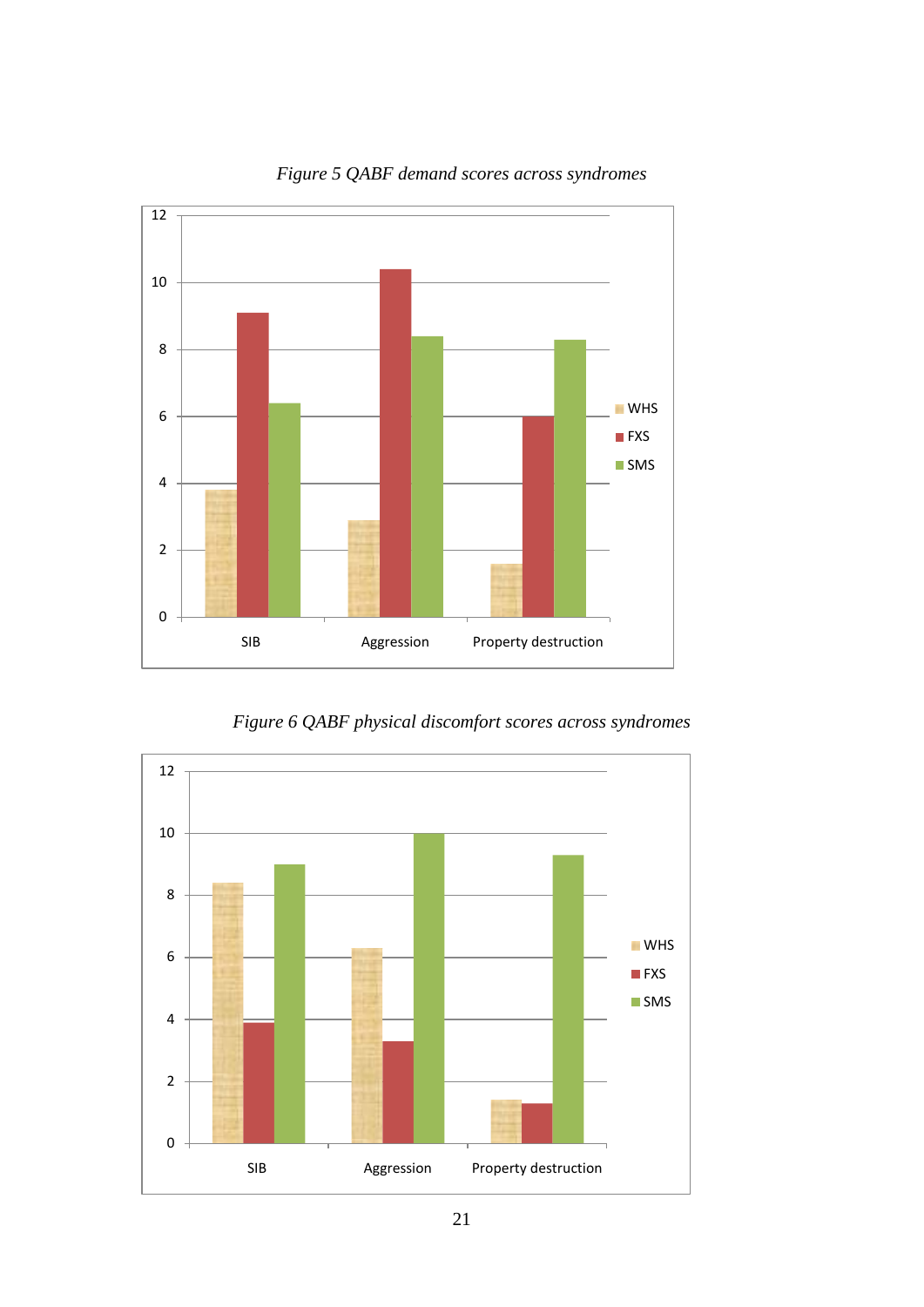

*Figure 7 QABF automatic scores across syndromes*

## <span id="page-22-0"></span>**Social Impairment (Autistic Spectrum Disorder symptoms)**

The SCQ was completed for 40 participants. The mean score was 18 (range: 4- 28) and 28 participants (70%) scored 15 or over, the recommended cutoff for indication of possible ASD. Of these, 16 (40% of the whole sample) scored 22 or more, the recommended cutoff for possible Autism. This may, however, overestimate the presence of ASD/Autism as the SCQ score is likely to be artificially high in people with severe learning disabilities without ASD. The mean SCQ score for those participants who had an overall Vineland age equivalent score of 24 months or over (leading to the inclusion of 17 participants) was 12.3 (range: 4-28). Of these, a total of 5 participants (29%) met criteria for the presence of ASD, 1 of whom met the criteria for Autism. Table 6 compares WHS scores with those in other groups including other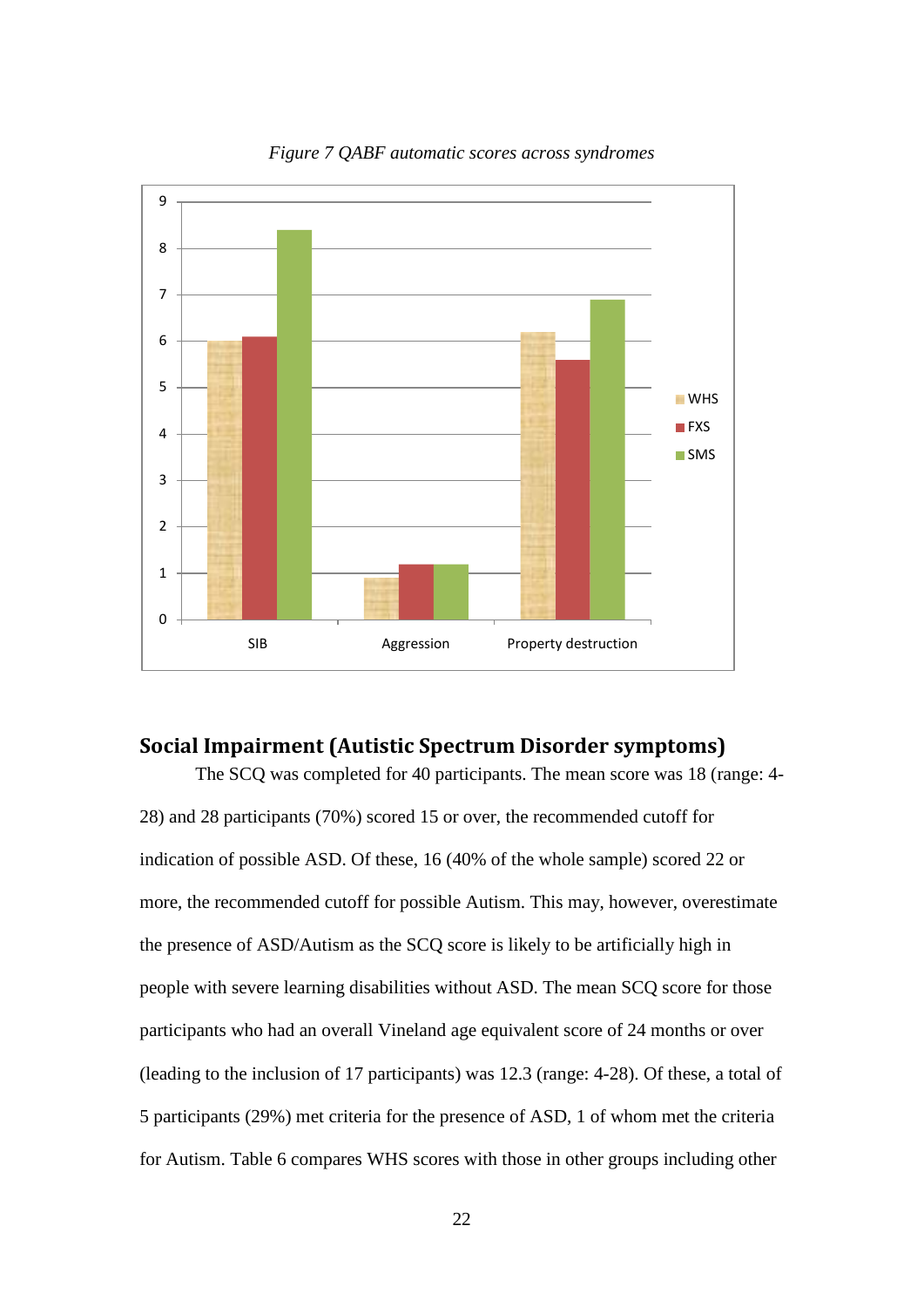genetic syndromes. It should be noted that the Vineland age equivalent scores of the Cornelia de Lange and Cri du Chat groups were substantially higher than the overall WHS group and a comparison with the smaller WHS group  $(N=17)$  is more appropriate. Recent research (e.g., Moss, Oliver, Berg, Kaur, & Jephcott, 2008) has concluded that the prevalence of ASD is heightened in people with CdL while it is not thought to be heightened in CdC. The figures presented suggest that people with WHS fall somewhere between the two syndrome groups and that the prevalence of ASD might be usefully investigated further.

| <b>SCQ Total Scores</b> | WHS    |        | WHS Autism <sup>3</sup> |                  | Children <sup>4</sup> |      | $CdL^5$  |
|-------------------------|--------|--------|-------------------------|------------------|-----------------------|------|----------|
|                         | $N=40$ | $N=17$ | CdC <sup>6</sup>        |                  |                       |      |          |
|                         |        |        |                         |                  |                       |      |          |
| Mean                    | 18.0   | 12.3   | 24.2                    | 5.2              |                       | 14.6 | 10.0     |
| $% 15$ or more          | 70     | 29     | 96                      | $\mathbf{0}$     |                       | 41   | 9        |
| $% 22$ or more          | 40     | 6      | 75                      | $\boldsymbol{0}$ |                       | 8    | $\theta$ |

**\_\_\_\_\_\_\_\_\_\_\_\_\_\_\_\_\_\_\_\_\_\_\_\_\_\_\_\_\_\_\_\_\_\_\_\_\_\_\_\_\_\_\_\_\_\_\_\_\_\_\_\_\_\_\_\_\_\_\_\_\_\_\_\_\_\_\_\_\_\_\_\_\_\_\_**

*Table 6 Comparison of SCQ scores across groups*

## <span id="page-23-0"></span>**Family Support**

Family Support Questionnaires were completed for 44 people. Descriptive

statistics are presented in Tables 7 and 8.

<span id="page-23-1"></span><sup>&</sup>lt;sup>3</sup> Children with a diagnosis of Autism – from Berument, Rutter, Lord, Pickles & Bailey (1999)<br>
<sup>4</sup> Adopted children from the general population – from Rutter et al (1999)<br>
<sup>5</sup> Children and young people with Cornelia de L

<span id="page-23-2"></span>

<span id="page-23-4"></span><span id="page-23-3"></span>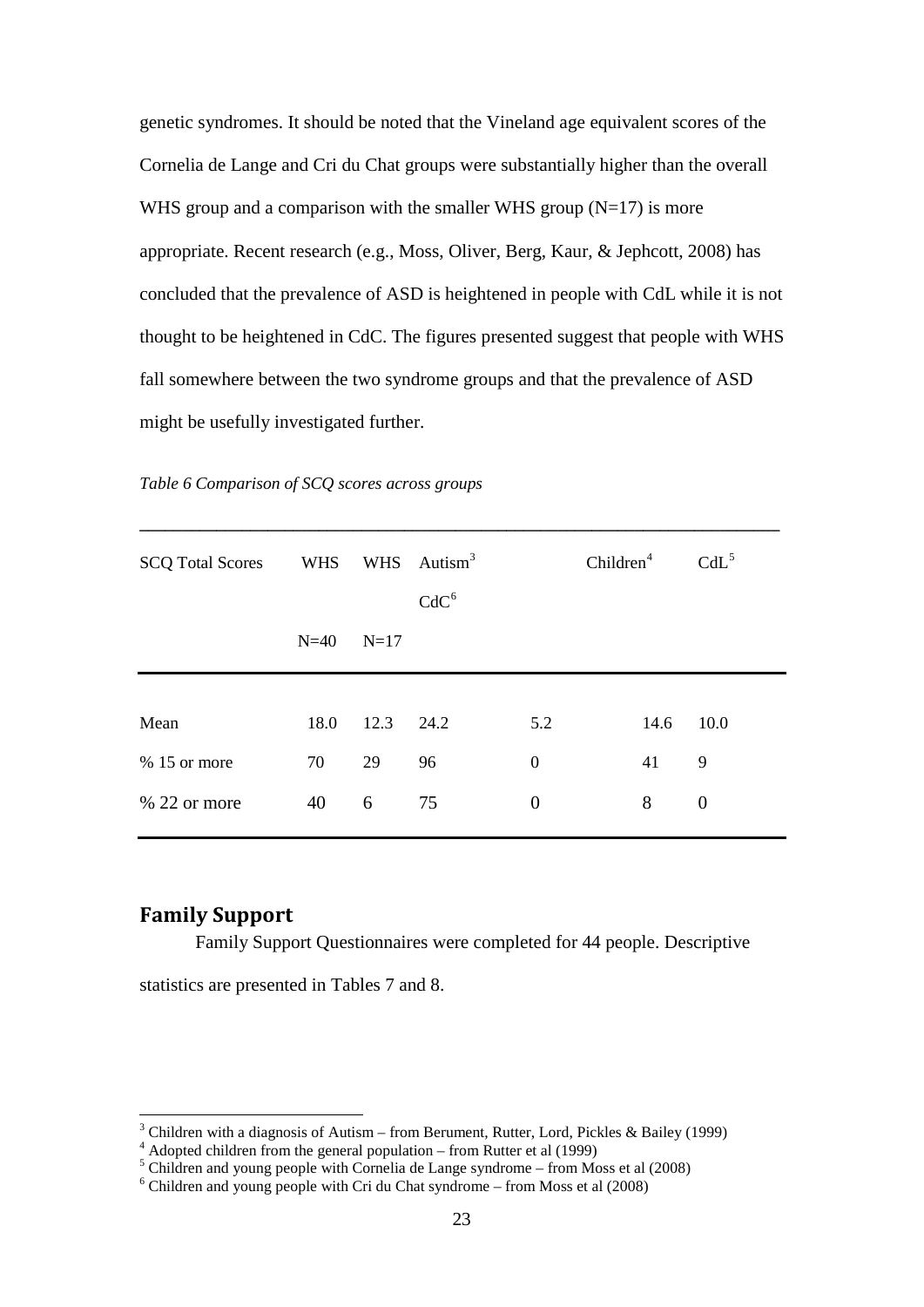|                     |       | % received support Av number of inputs % rated as helpful |       |
|---------------------|-------|-----------------------------------------------------------|-------|
|                     |       |                                                           |       |
|                     |       |                                                           |       |
| Medication          | 90.9% | 2.3                                                       | 79.5% |
| Psychological       | 50.0% | 1.1                                                       | 54.5% |
| Communication       | 95.5% | 1.3                                                       | 61.9% |
| Other Supports      | 97.7% | 2.6                                                       | 93.0% |
| <b>Respite Care</b> | 77.3% | N/A                                                       | 87.1% |

\_\_\_\_\_\_\_\_\_\_\_\_\_\_\_\_\_\_\_\_\_\_\_\_\_\_\_\_\_\_\_\_\_\_\_\_\_\_\_\_\_\_\_\_\_\_\_\_\_\_\_\_\_\_\_\_\_\_\_\_\_\_\_\_\_\_\_\_\_

*Table 8 Average Satisfaction on a scale from 1 (very dissatisfied) to 7 (very satisfied)*

|                       | M   | % satisfied | % dissatisfied                      |
|-----------------------|-----|-------------|-------------------------------------|
|                       |     |             | $(ratings of 5-7) (ratings of 1-3)$ |
| Overall satisfaction. | 4.9 | 68%         | 16%                                 |
| Medical.              | 5.4 | 75%         | 14%                                 |
| Psychological         | 3.4 | 7%          | 34%                                 |
| Communication         | 4.1 | 41%         | 30%                                 |
| Other                 | 5.4 | 74%         | 9%                                  |
| Respite               | 4.9 | 61%         | 20%                                 |
|                       |     |             |                                     |

The tables suggest relatively high levels of satisfaction with services received. However, satisfaction with psychological input amongst WHS families was rather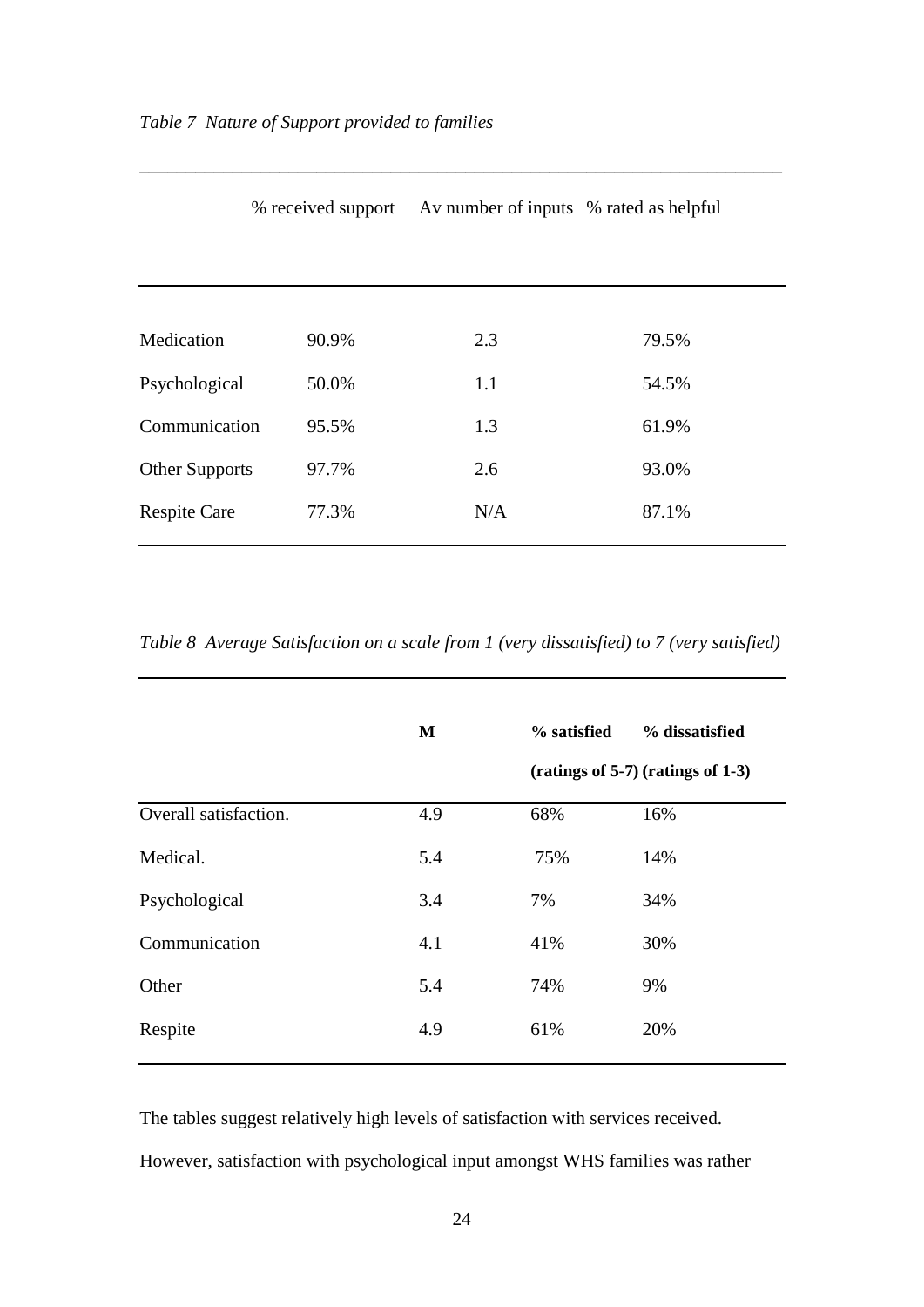lower. Only half the families were offered any input and, of these, only half found it helpful. It should also be noted that the most frequent comment made by families in the open section of the interview related to the struggle/fight/battle they had had in order to get some of the support they needed.

# <span id="page-25-0"></span>**Associations between measures**

## <span id="page-25-1"></span>*Adaptive Behaviour and Challenging Behaviour*

Table 9 shows correlations between Vineland and ABC scores.

| Vineland<br>ABC           |           | Composite Communication | Daily Living | Social    | Motor     |
|---------------------------|-----------|-------------------------|--------------|-----------|-----------|
|                           |           |                         |              |           |           |
| Total                     | $-0.32*$  | $-0.16$                 | $-0.15$      | $-0.15$   | $-0.04$   |
| Irritability              | $-0.24$   | $-0.13$                 | $-0.13$      | $-0.05$   | 0.04      |
| Lethargy                  | $-0.30*$  | $-0.39**$               | $-0.28$      | $-0.43**$ | $-0.29$   |
| Stereotypy                | $-0.40**$ | $-0.43**$               | $-0.40**$    | $-0.49**$ | $-0.46**$ |
| Hyperactivity             | $-0.21$   | 0.00                    | $-0.01$      | 0.01      | 0.16      |
| Inappropriate speech 0.08 |           | $0.48**$                | $0.35*$      | $0.52**$  | $0.48**$  |

*Table 9 Correlations between adaptive and challenging behaviour scores*

\* significant at  $p<0.05$  \*\* significant at  $p<0.01$ 

A number of observations can be made from the Table:

1. Most of the correlations are negative. That is, overall, higher levels of challenging behaviour are reported in participants with lower levels of adaptive behaviour/lower developmental levels.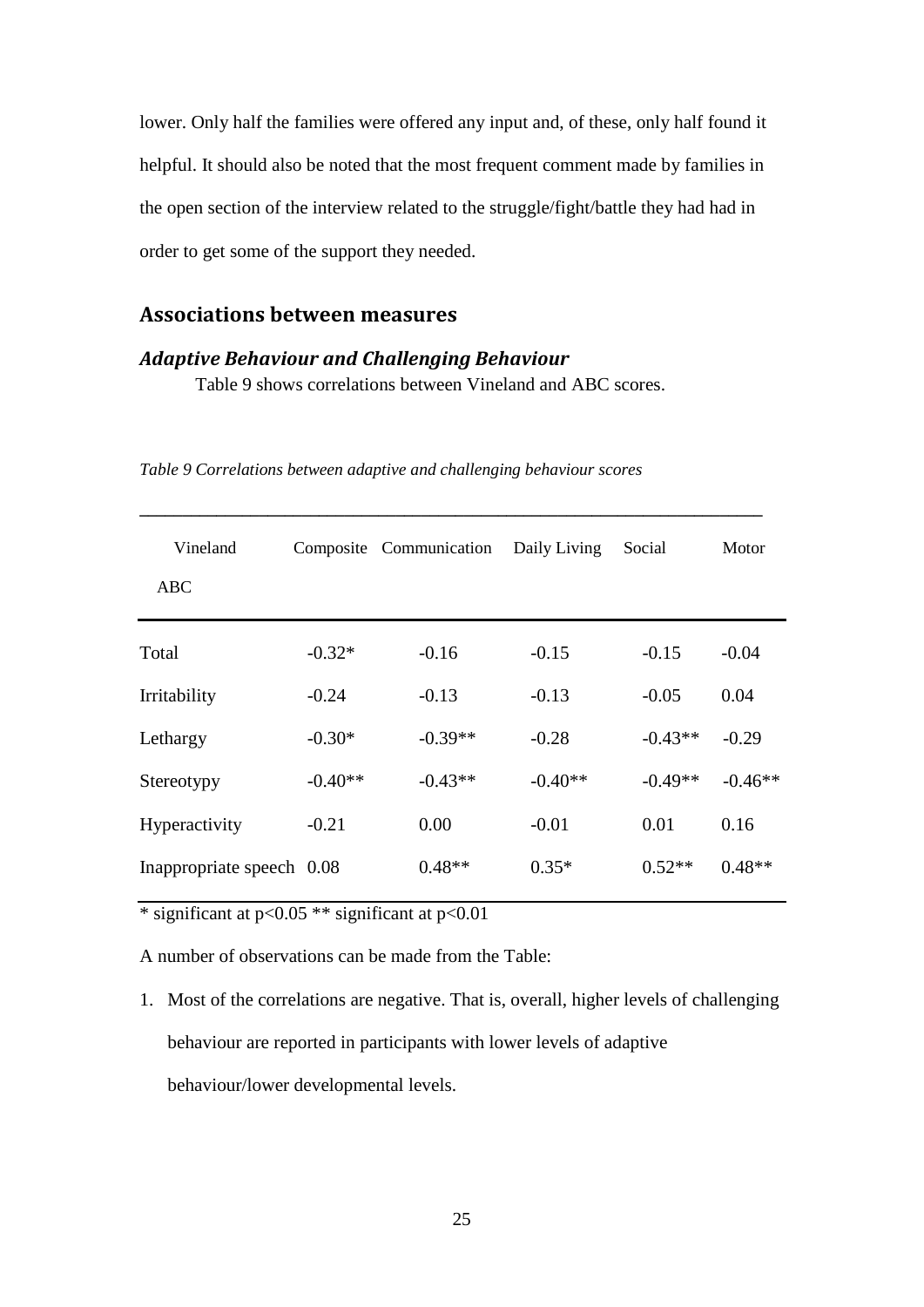- 2. This pattern is exemplified by the significant negative correlations between the Lethargy/Stereotyped behaviour scales and Vineland scores for communication, daily living, socialization and motor skills.
- 3. The exception to this overall pattern, however, is that correlations between the Vineland and the Inappropriate speech scale were significant and positive. That is, participants with higher Vineland scores also scored more highly in Inappropriate speech. This is likely to be a result of all of the relevant ABC items requiring the participant to speak so that participants with lower developmental levels (who do not speak) will not score highly on these items.
- 4. Most of the more "challenging" behaviours on the ABC (e.g. aggression, destruction, disruption) are on the Irritability and Hyperactivity scales. It is notable that there were no significant correlations (positive or negative) between adaptive behaviour and scores on these scales.

Those participants who displayed self-injury (and for whom the self-injury scale of the BPI was completed) were compared with those who did not. Those displaying SIB were substantially more disabled overall showing significantly poorer daily living, socialization and motor skills.

## <span id="page-26-0"></span>*Challenging behaviour and social impairment (ASD symptoms)*

Correlations between SCQ and ABC scores are shown in Table 10. The scores are presented both for the entire WHS group and for the smaller group  $(N=17)$  with a developmental age of 24 months or more.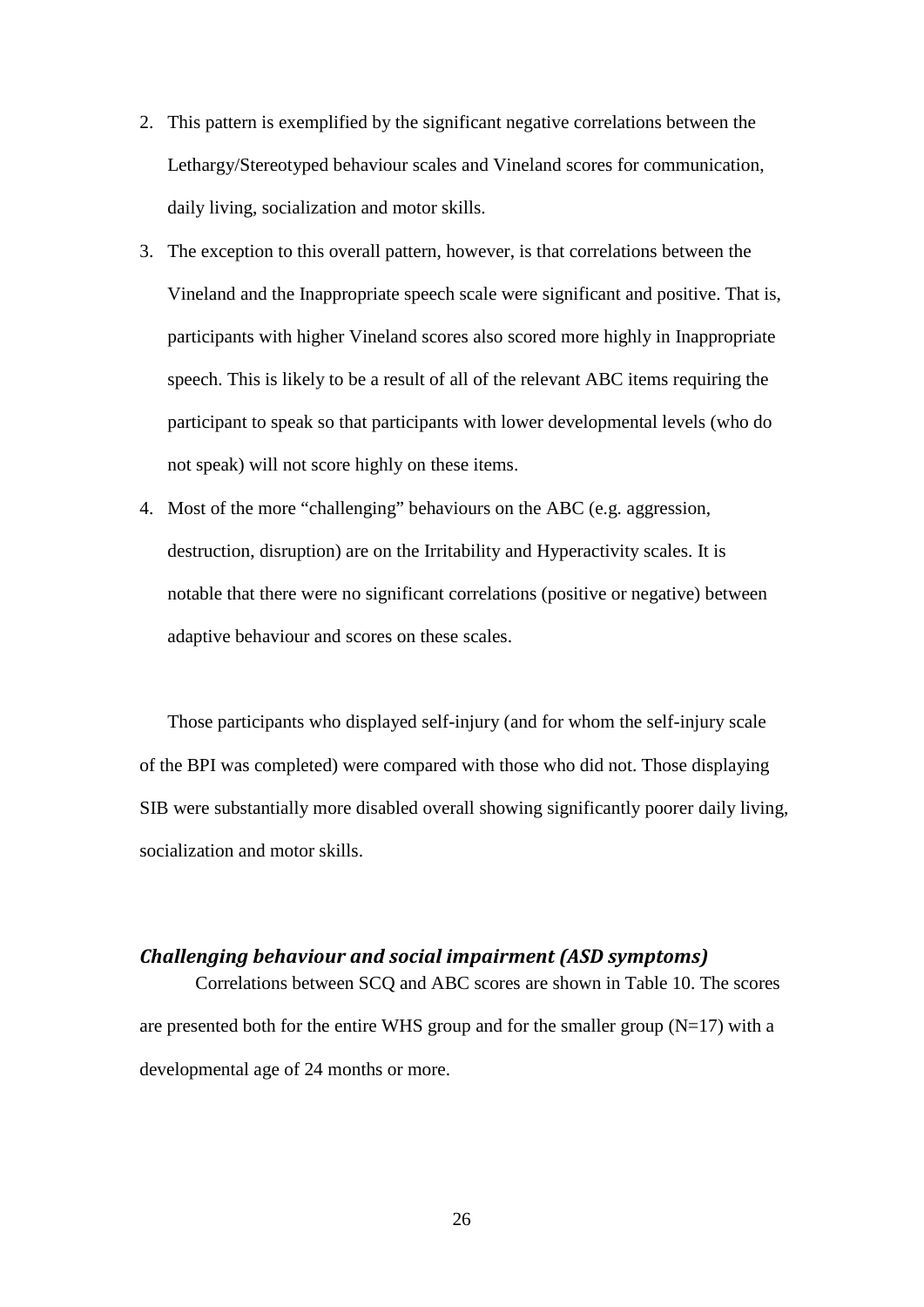|                      | <b>WHS</b> | <b>WHS</b> |  |
|----------------------|------------|------------|--|
|                      | $N=40$     | $N=17$     |  |
|                      |            |            |  |
| <b>ABC</b> total     | 0.28       | 0.44       |  |
| Irritability         | 0.18       | 0.20       |  |
| Lethargy             | $0.41**$   | 0.47       |  |
| Stereotyped          | $0.50**$   | 0.25       |  |
| Hyperactivity        | 0.09       | 0.34       |  |
| Inappropriate speech | $-0.22$    | $0.58*$    |  |
|                      |            |            |  |

The pattern of correlations is similar in the larger and smaller groups with the exception of those with Inappropriate speech. In the larger group the negative correlation likely reflects the absence of speech in more disabled people with WHS while, in the smaller group, the significant positive correlation probably reflects some overlap in the items used by the two scales e.g. in respect of repetitive speech. The overall positive pattern of correlations is consistent with existing knowledge that people with ASD (or ASD like symptoms) are more likely to display challenging behaviour.

Those participants who displayed self-injury (and for whom the self-injury scale of the BPI was completed) were compared with those who did not. Those displaying SIB had significantly higher scores on the SCQ and 89% scored above the cut-off for possible ASD.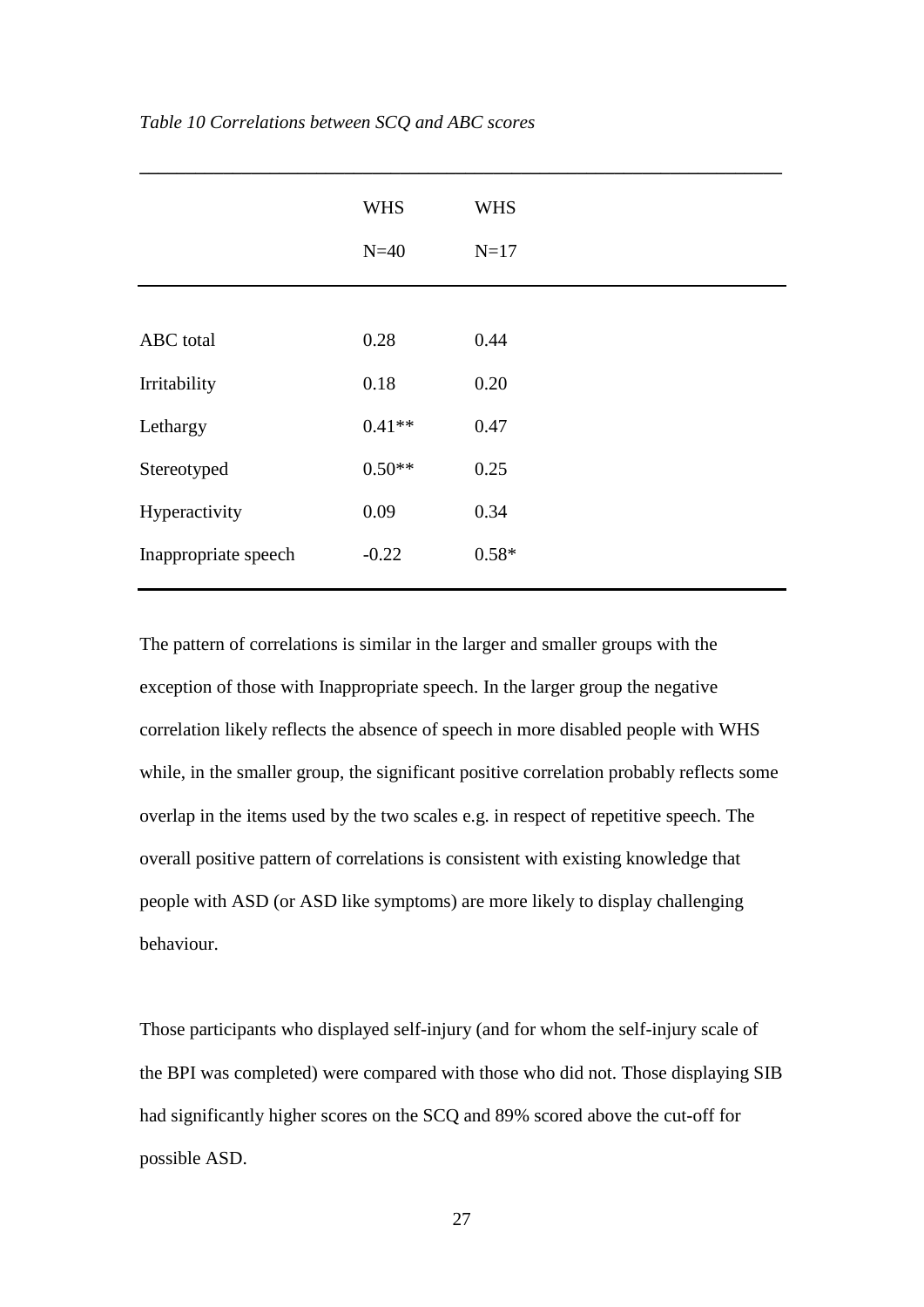# <span id="page-28-0"></span>*Discussion*

The current research has provided a description of the behavioural profile associated with WHS. To date, only a small number of studies have examined adaptive and challenging behaviours associated with the syndrome (e.g., Fisch, et al., 2008; Sabbadini, et al., 2002). The current study extends this line of work through the use of additional measures of the form and function of challenging behaviour and the larger sample size than that used in other studies. The current study also collected data on the nature of supports received from local services as reported by families.

## <span id="page-28-1"></span>**Summary of findings**

#### **Adaptive behaviour**

- People with WHS, generally, have severe deficits in adaptive behaviour. The average developmental age equivalent was just over 2 years and the majority of the sample scored in the profoundly intellectually disabled range;
- Deficits in adaptive behaviour were, on average, more severe than those of comparison groups consisting of people with Fragile X Syndrome (FXS), Smith-Magenis Syndrome (SMS) and people with learning disabilities of a mixed etiology;
- A minority of the sample presented much less severe deficits in adaptive behaviour more consistent with a moderate or mild intellectual disability;
- The extent of variability in adaptive behaviour was greater in the sample of people with WHS than in the comparison groups. That is, in a number of areas the WHS group included both the least able and the most able of all those for .whom scores were available;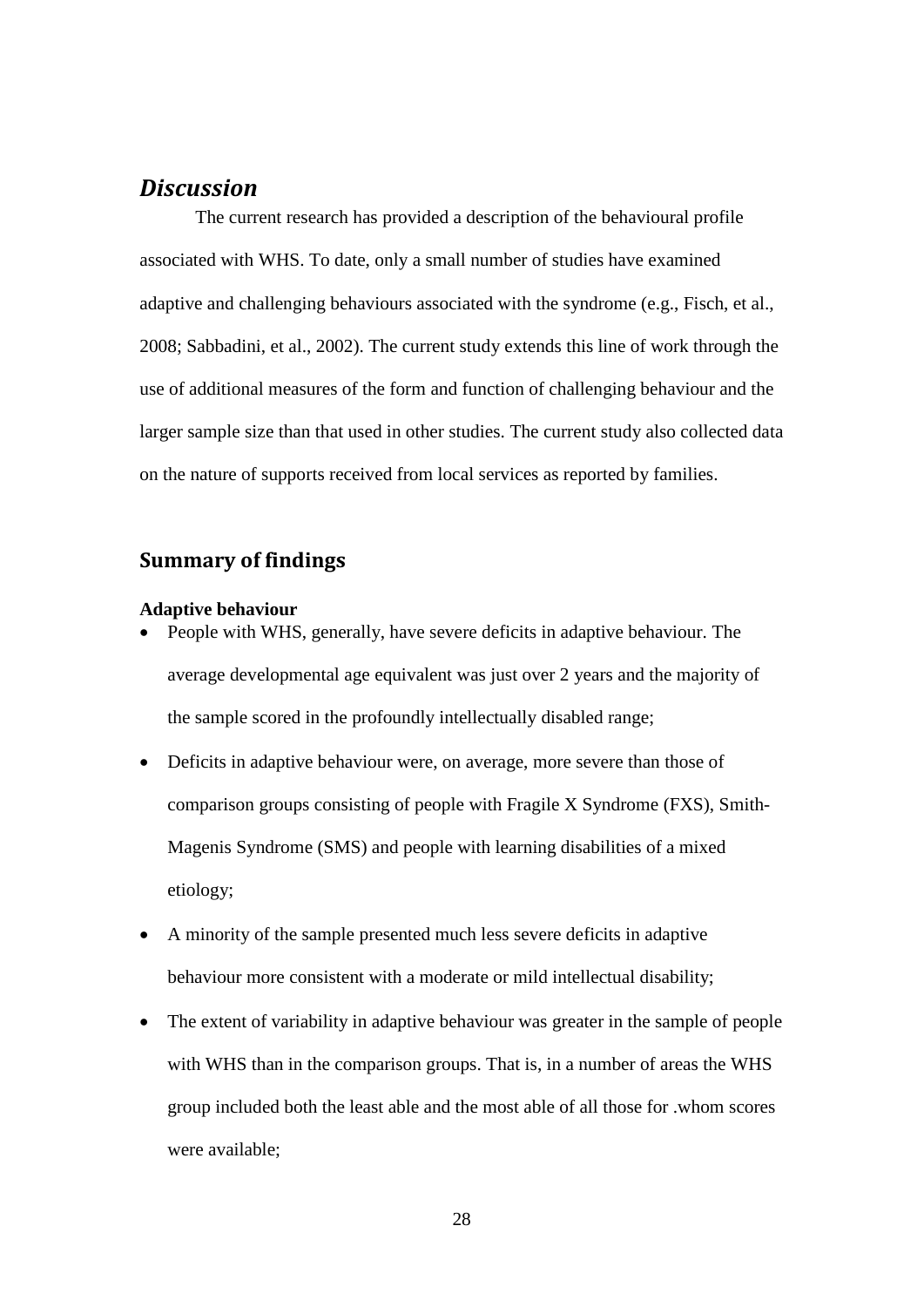• Significant within-group differences were found in the profile of scores for the WHS group. Scores on the socialization subscale were significantly higher than other adaptive behaviour domains.

#### **Social Impairment**

• Detecting the presence of ASD in people with WHS is more difficult with respect to the more disabled individuals. At a minimum, it appeared that close to a third of participants met criteria for possible ASD including a smaller number meeting the criteria for Autism itself.

#### **Challenging behaviour**

- On average people with WHS were reported to display less, and less serious, challenging behaviour than people with Prader-Willi Syndrome (PWS), SMS and Cri du Chat Syndrome;
- There was considerable variability in scores relating to challenging behaviour. Almost a third sometimes displayed aggressive behaviour and over a fifth sometimes behaved destructively;
- Nearly half of the sample displayed at least 1 form of self-injury (SIB). The most common topographies were teeth grinding, self-biting and head banging;
- In relation to behavioural function, significant within-group differences were found for all three forms of challenging behaviour. It appeared that people with WHS presented with relatively high levels of attention-maintained challenging behaviours and relatively low levels of challenging behaviour maintained by other functions such as escaping from demands or gaining access to preferred objects or activities;
- Physical discomfort/pain may be a relatively frequent contributing factor to the self-injurious and aggressive behaviour of people with WHS;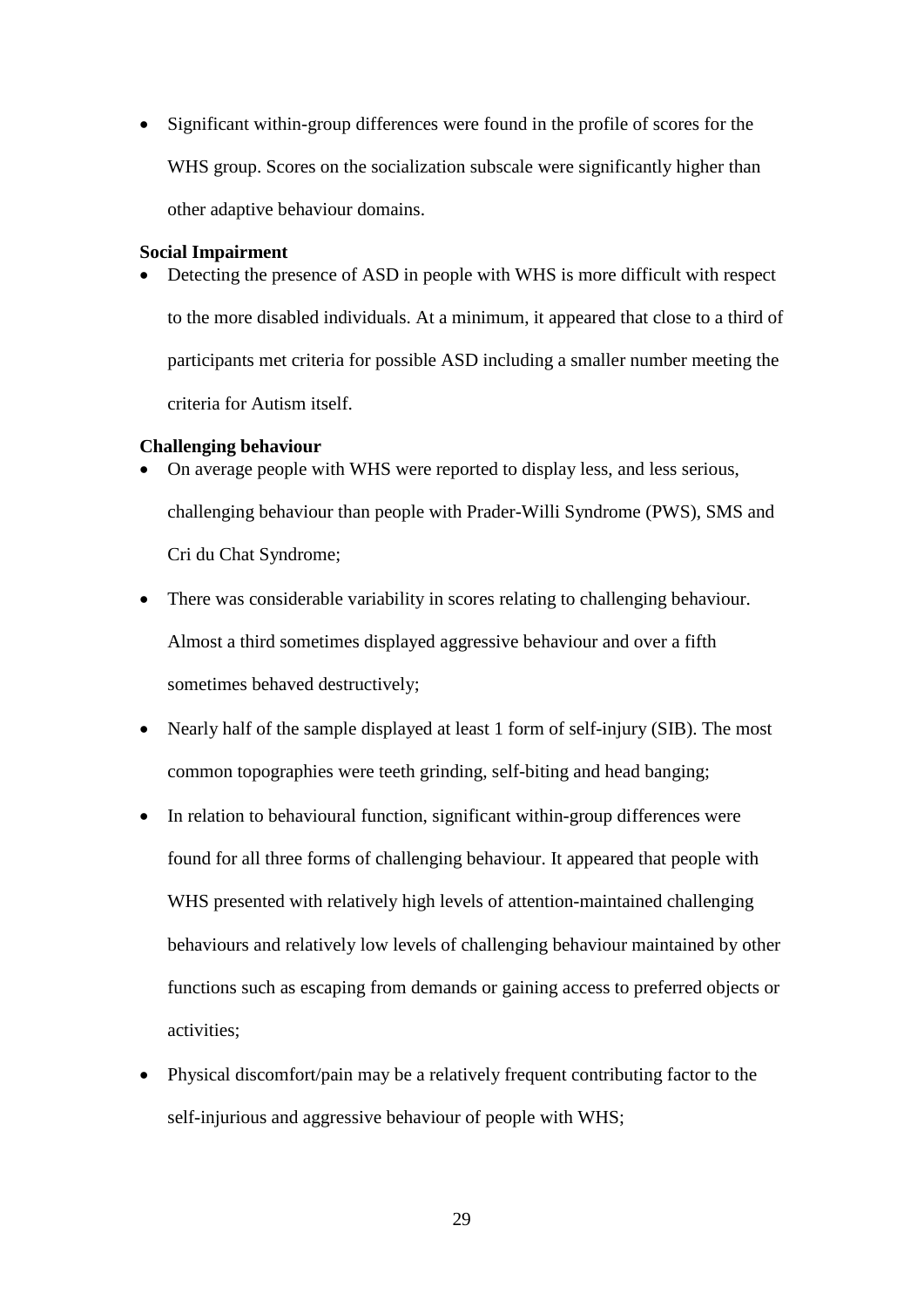- Overall, challenging behaviour was more likely to be reported in people with WHS who had lower levels of adaptive behaviour and higher levels of social impairment;
- Those displaying SIB were substantially more disabled with poorer daily living, socialization and motor skills and higher levels of social impairment than those who did not display SIB.

#### **Family support**

- The most commonly provided form of support was 'other' (e.g., physiotherapy, occupational therapy). The least common type of support came from psychologists;
- The most 'helpful' source of support was 'other', the least helpful was psychology;
- Families reported relatively high levels of satisfaction with all kinds of support other than psychological input though a number of families reported having had to fight to obtain support.

# <span id="page-30-0"></span>*Comparison with other studies*

Few studies have discussed the presence of challenging behaviour in WHS. Sabbadini et al (2002) noted that 7/11 participants in their study were reported to have behavioural disorders. However, little detail was provided on the form and function of those behaviours. As such the current study has provided the most comprehensive current description of the phenomenology of challenging behaviour in WHS.

Fisch et al (2008), using the CARS as an ASD screener, reported that only 1/12 participants met criteria for possible ASD. However, his study only included more able people with WHS. The measure used in the current study probably overestimates the presence of ASD but the sample was much more reflective of the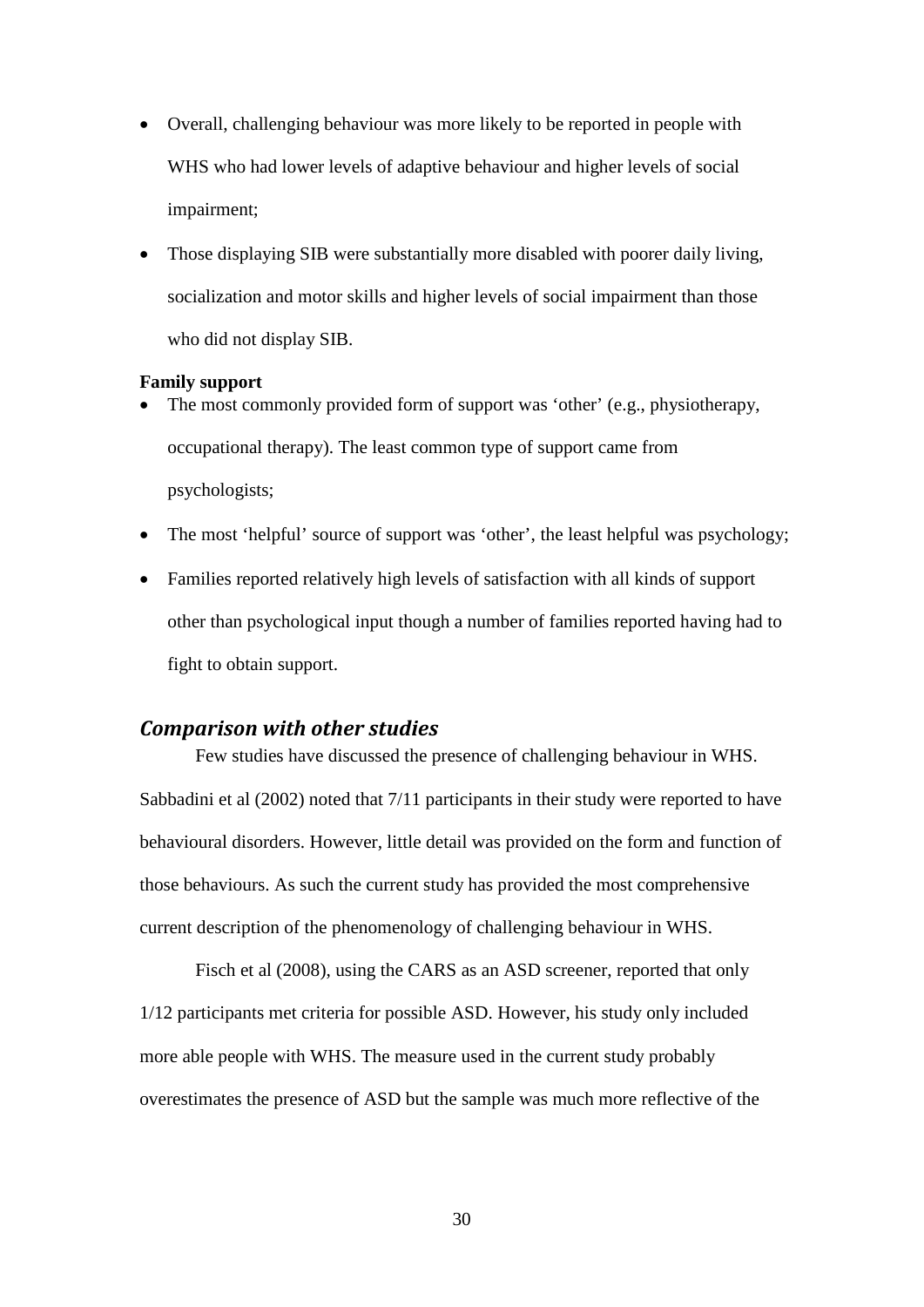overall population of people with WHS. It is likely that "true" levels of ASD lie somewhere between the figures reported above and those reported by Fisch.

The finding that people with WHS have a relative strength in social skills relative to other domains of adaptive behaviour (such as communication skills, daily living skills, and motor skills) is consistent with those reported by Fisch et al (2008), adding to its robustness. Overall, however, the sample was more severely disabled than that reported by Battaglia et al (2008) who found 65% to have a severe learning disability (91% in the current study), 25% a moderate disability (2% in current study) and 10% a mild disability (7% in current study). These differences may be to do with the nature of the samples (see section on *Limitations* below) or may be to do with the assessment measures used or definitions of degree of disability applied.

Families reported relatively high levels of satisfaction with services received by comparison with data using the same measure in a study of family carers of children and young people with learning disabilities and challenging behaviour (McGill, et al., 2006). In that study, for example, overall satisfaction averaged 2.8 (vs 4.9 in the current study) and, in every category, the percentage of families dissatisfied was substantially higher than the percentage satisfied. However, overall ratings of psychological input were much more comparable to those found by McGill. For example, current satisfaction with psychological input averaged 3.4 (2.8 in challenging behaviour study) and 34% of families were dissatisfied as against only 7% satisfied (66% vs 19% in challenging behaviour study). The theme of interaction with services as a constant battle was also echoed in the findings reported by McGill.

## <span id="page-31-0"></span>*Limitations*

As always in research this study has a number of limitations which should be noted: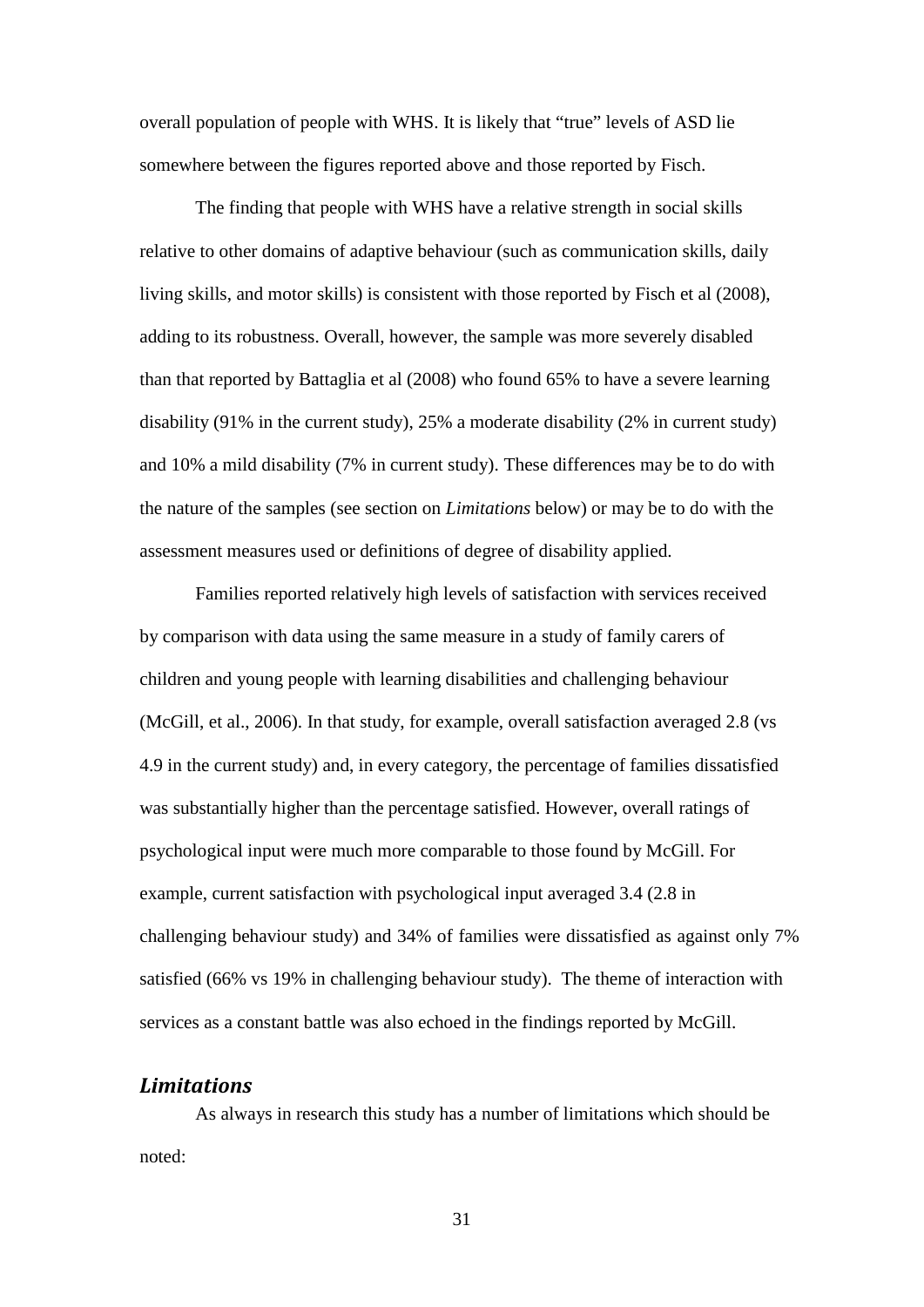- While the sample was relatively large (by comparison with previous research) it remains uncertain how representative it is of the larger population of people with WHS. Families were recruited through the WHS Trust. Not all families in the UK, of course, are linked to the Trust and it is not known if there are differences between families linked and not linked. For example, it might be possible that families linked to the Trust would have a child with (on average) more severe disabilities than families not linked to the Trust. This carries the clear implication that future research should seek to recruit families who are not linked to the Trust as well as those that are;
- Confirmation of a WHS diagnosis was only available for 20 out of the 49 families. While it is highly unlikely that a substantial number of the sample did not have WHS it remains possible that, in a very small number of cases, the diagnosis (perhaps made some time ago) was problematic;
- Although no gender differences were found in the current study it should be noted that the roughly equal gender distribution of the participants was surprising. Previous research (e.g., Battaglia, et al., 2008) has suggested that females with WHS outnumber males with WHS by approximately 2:1.

## <span id="page-32-0"></span>*Suggestions for further research*

• Very little is known about the developmental trajectory of people with WHS. The current study could only provide a snapshot of behavioural characteristics at one point in time. It would be very useful to follow up the participants looking at changes over the course of time. Such follow-ups would focus on both development during childhood and change during adulthood (e.g., the extent to which anecdotal reports of "premature aging" are supported). A longitudinal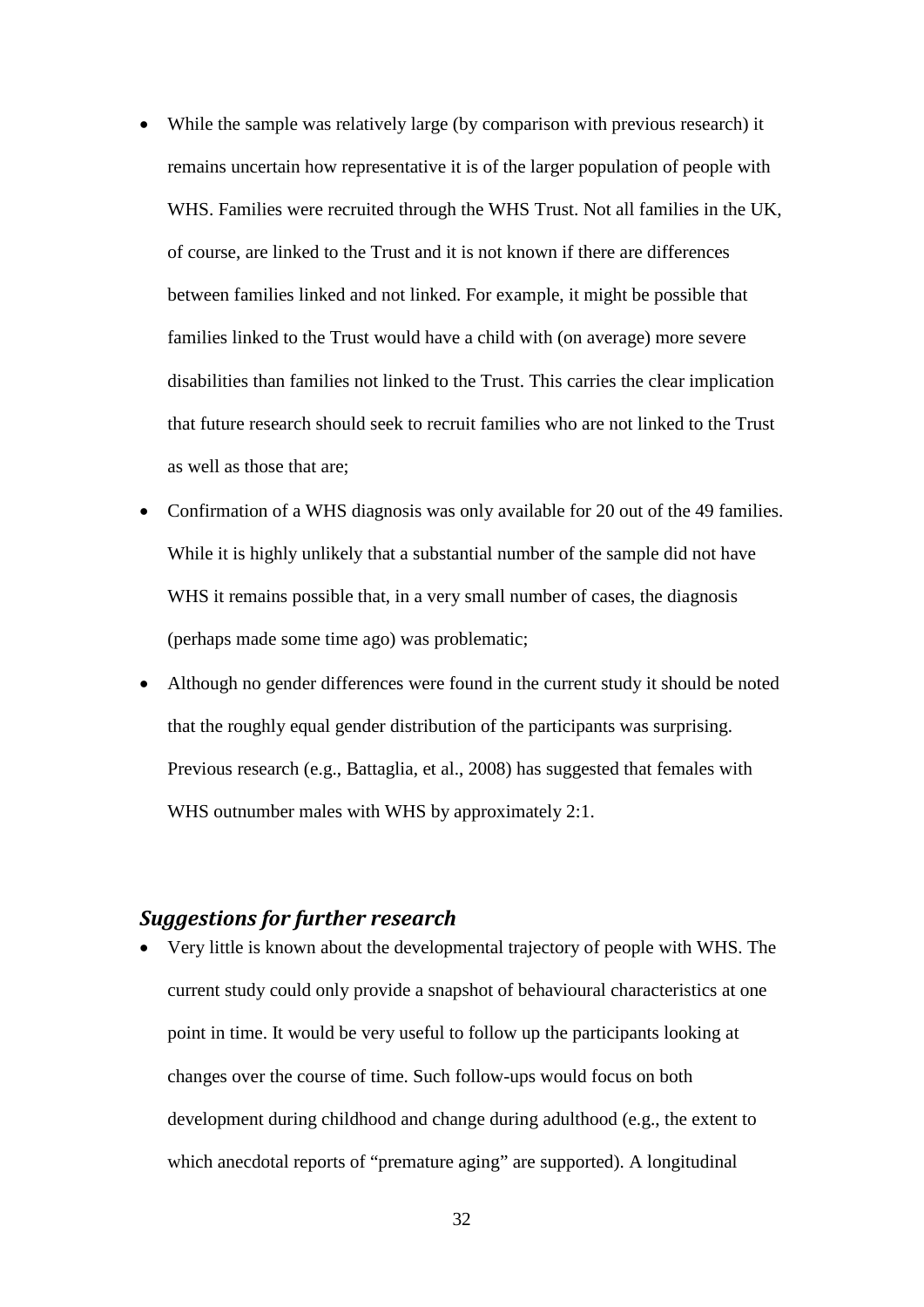programme of research would also help to establish a large, well-described sample from which smaller samples could be drawn for the more detailed investigation of particular issues;

- It is clear from the current study that a significant number of people with WHS present challenging behaviours, perhaps especially of self-injurious and stereotypic kinds. More research is needed into the severity and impact of the behaviours they present and the causes of these behaviours. It might be particularly useful to investigate the possible relationship between challenging behaviour and physical health issues;
- Previous research (Battaglia, et al., 2008) has suggested that some of the characteristics of WHS are related to the size of the chromosomal deletion. It would clearly be useful for future research to consider this issue in respect of adaptive and maladaptive behaviour;
- The relatively high prevalence of ASD found in the sample suggests that it would be useful to investigate this with more detailed assessment measures.

# <span id="page-33-0"></span>*Implications of the research for people with WHS and their families and for supports provided*

The measures used in the current study were not the most sensitive to the severity and impact of challenging behaviours presented. There was some suggestion, however, that self-injury was relatively frequent and something of a "hidden" problem, not always identified immediately as "challenging". When coupled with the apparently limited psychological input to families this carries the possible implication for some families that more professional input should be sought and it suggests that psychological or behaviour support services should, routinely, investigate possibility of a link to physical health issues;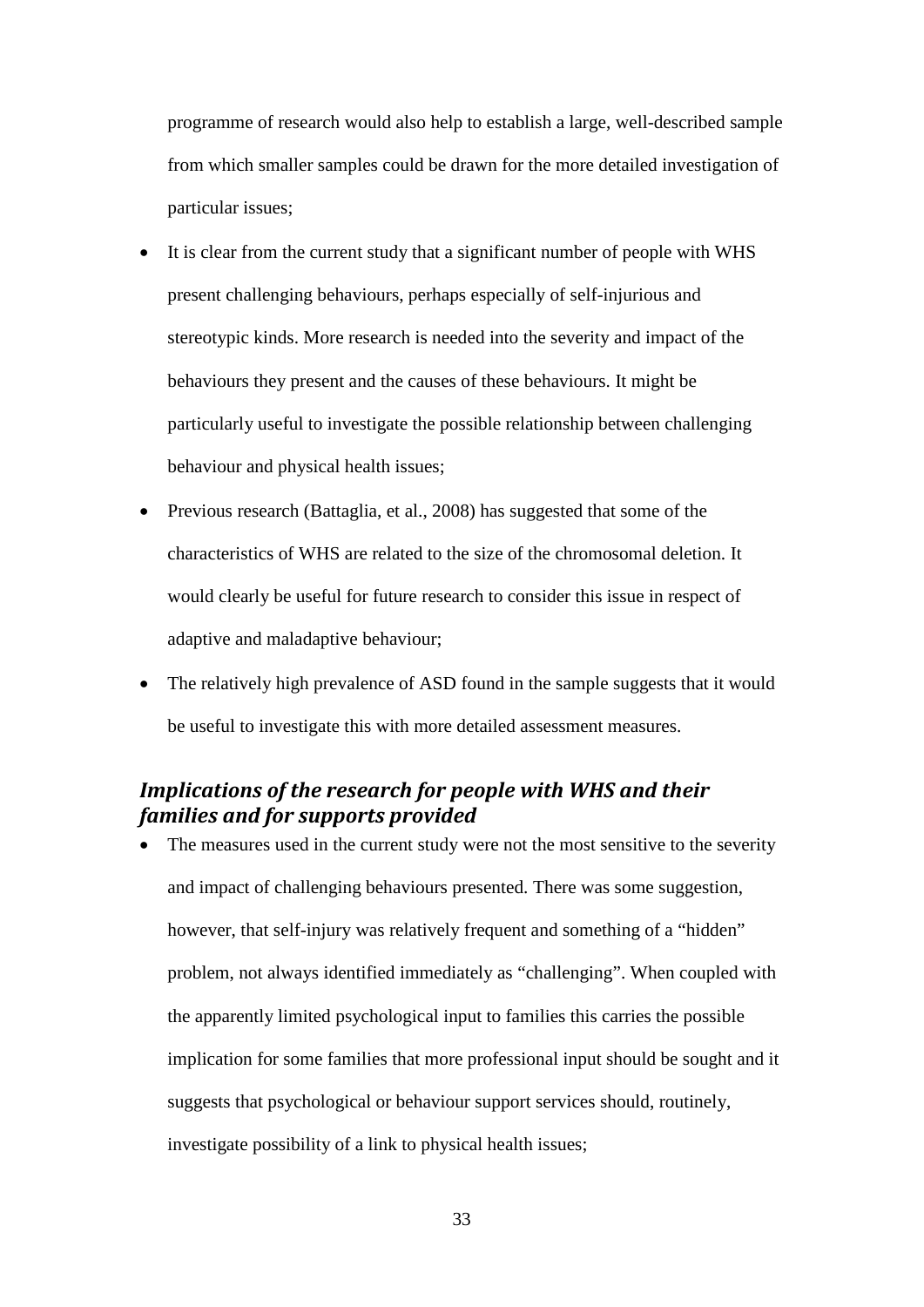- Many families probably already appreciate their son/daughter's relatively good social skills and liking for their and others' attention. While deficits in other areas should not be ignored it is obviously also important to build on strengths. This would imply (amongst other things) using (e.g. as a reward) the liking for attention to aid in the development of other skills, encouraging participation in activities which allow the use of social skills and encouraging the greatest development possible in the area of social skills;
- It is often forgotten that different disorders can co-exist and the "problems" an individual has are attributed to his or her "primary" disorder. Should families of someone with WHS suspect that their family member may also have Autism or a related disorder they should not hesitate from asking for a diagnositic evaluation.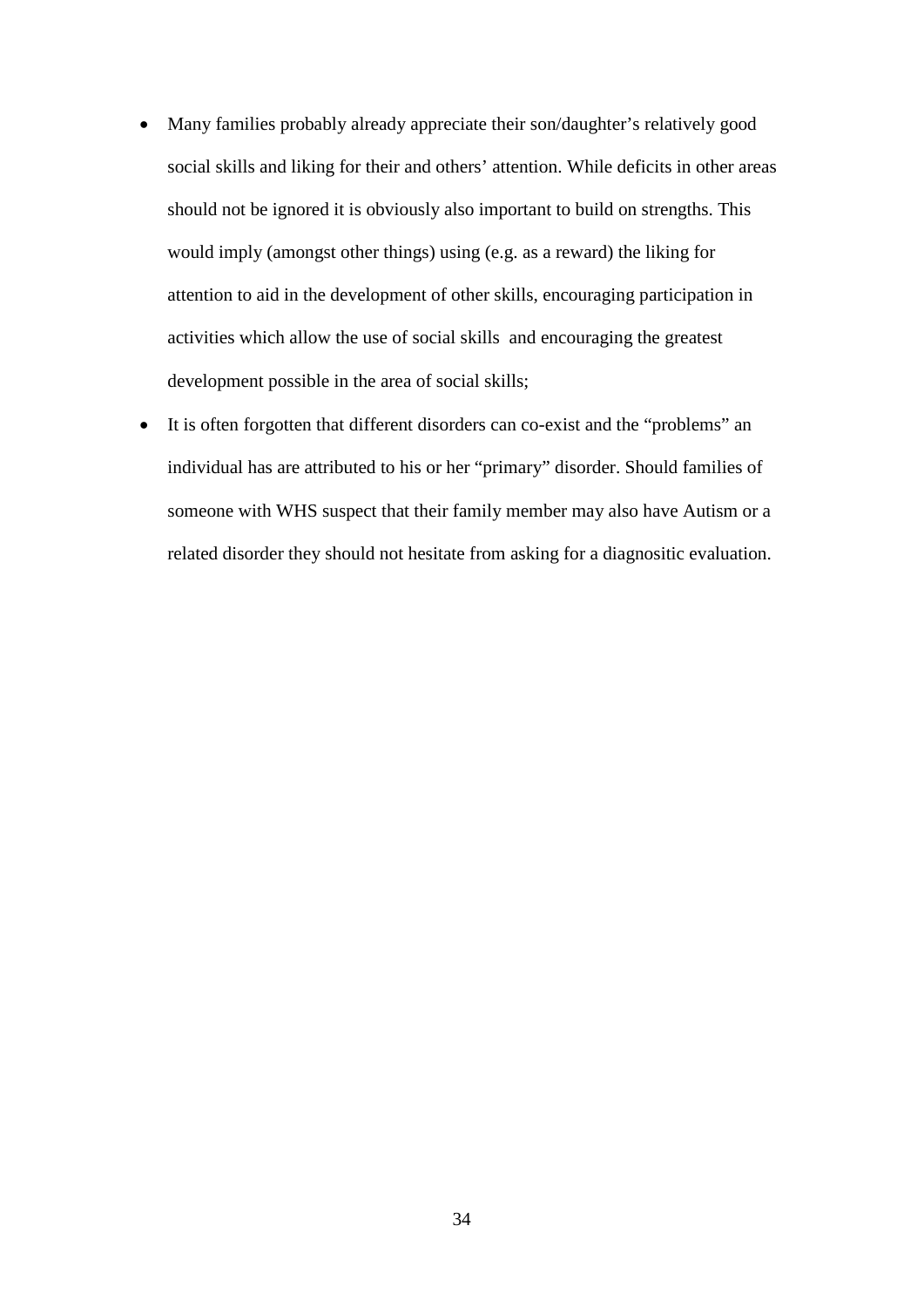# <span id="page-35-0"></span>*References*

- Aman, M. G., Borrow, W. H., & Wolford, P. L. (1995). The Aberrant Behavior Checklist-community: factor validity and effect of subject variables for adults in group homes. *American Journal on Mental Retardation, 100*, 283-292.
- Battaglia, A., Carey, J. C., & Wright, T. J. (Updated 2009). Wolf-Hirschhorn Syndrome. Retrieved 29 September 2009, from Copyright, University of Washington, Seattle. 1997-2009: [http://www.genetests.org](http://www.genetests.org/)
- Battaglia, A., Filippi, T., & Carey, J. C. (2008). Update on the clinical features and natural history of Wolf-Hirschhorn (4p-) syndrome: Experience with 87 patients and recommendations for routine health supervision. *American Journal of Medical Genetics Part C: Seminars in Medical Genetics, 148C*(4), 246-251.
- Berument, S. K., Rutter, M., Lord, C., Pickles, A., & Bailey, A. (1999). Autism screening questionnaire: diagnostic validity. *British Journal of Psychiatry, 175*, 444-451.
- Chadwick, O., Kusel, Y., Cuddy, M., & Taylor, E. (2005). Psychiatric diagnoses and behaviour problems from childhood to early adolescence in young people with severe intellectual disabilities. *Psychological Medicine, 35*, 751-760.
- Charman, T., Howlin, P., Berry, B., & Prince, E. (2004). Measuring developmental progress of children with autism spectrum disorder on school entry using parent repor. *Autism, 8*(1), 89-100.
- Clarke, D. J., & Boer, H. (1998). Problem behaviors associated with deletion Prader-Willi, Smith-Magenis and Cri Du Chat Syndromes. *American Journal on Mental Retardation, 103*(3), 264-271.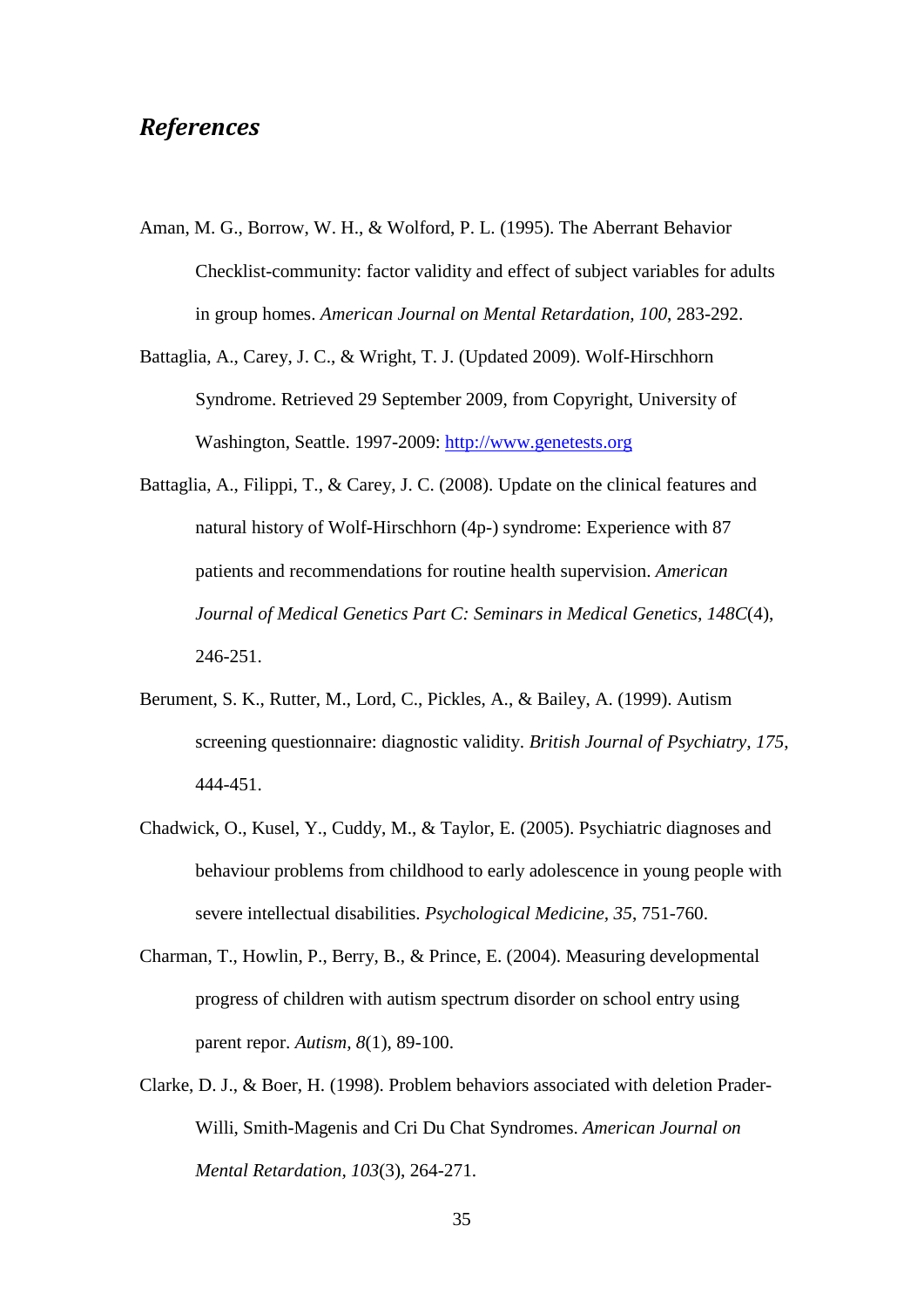Fisch, G. S., Battaglia, A., Parrini, B., Youngbloom, J., & Simensen, R. (2008). Cognitive-behavioral features of children with Wolf-Hirschhorn syndrome. *American Journal of Medical Genetics Part C (Seminars in Medical Genetics), 148C*, 252-256.

- Howlin, P., & Karpf, J. (2004). Using the Social Communication Questionnaire to identify 'autistic spectrum' disorders associated with other genetic conditions: Findings from a study of individuals with Cohen syndrome. *Autism, 8*(2), 175- 182.
- Matson, J. L., & Vollmer, T. R. (1995). *User's Guide: Questions About Behavioral Function (QABF)*. Baton Rouge, LA: Scientific Publishers.
- McGill, P., Papachristoforou, E., & Cooper, V. (2006). Support for family carers of children and young people with developmental disabilities and challenging behaviour. *Child: Care, Health and Development, 32*(2), 159-165.
- Moss, J. F., Oliver, C., Berg, K., Kaur, G., & Jephcott, L. (2008). Prevalence of autism spectrum phenomenology in Cornelia de Lange and Cri du Chat Syndromes. *American Journal on Mental Retardation, 113*(4), 278-291.
- Paclawskyj, T. R., Matson, J. L., Rush, K. S., Smalls, Y., & Vollmer, T. R. (2000). Questions about behavioral function (QABF):: A behavioral checklist for functional assessment of aberrant behavior. [doi: DOI: 10.1016/S0891- 4222(00)00036-6]. *Research in Developmental Disabilities, 21*(3), 223-229.
- Rojahn, J., Aman, M. G., Matson, J. L., & Mayville, E. (2003). The Aberrant Behavior Checklist and the Behavior Problems Inventory: convergent and divergent validity. [doi: DOI: 10.1016/S0891-4222(03)00055-6]. *Research in Developmental Disabilities, 24*(5), 391-404.